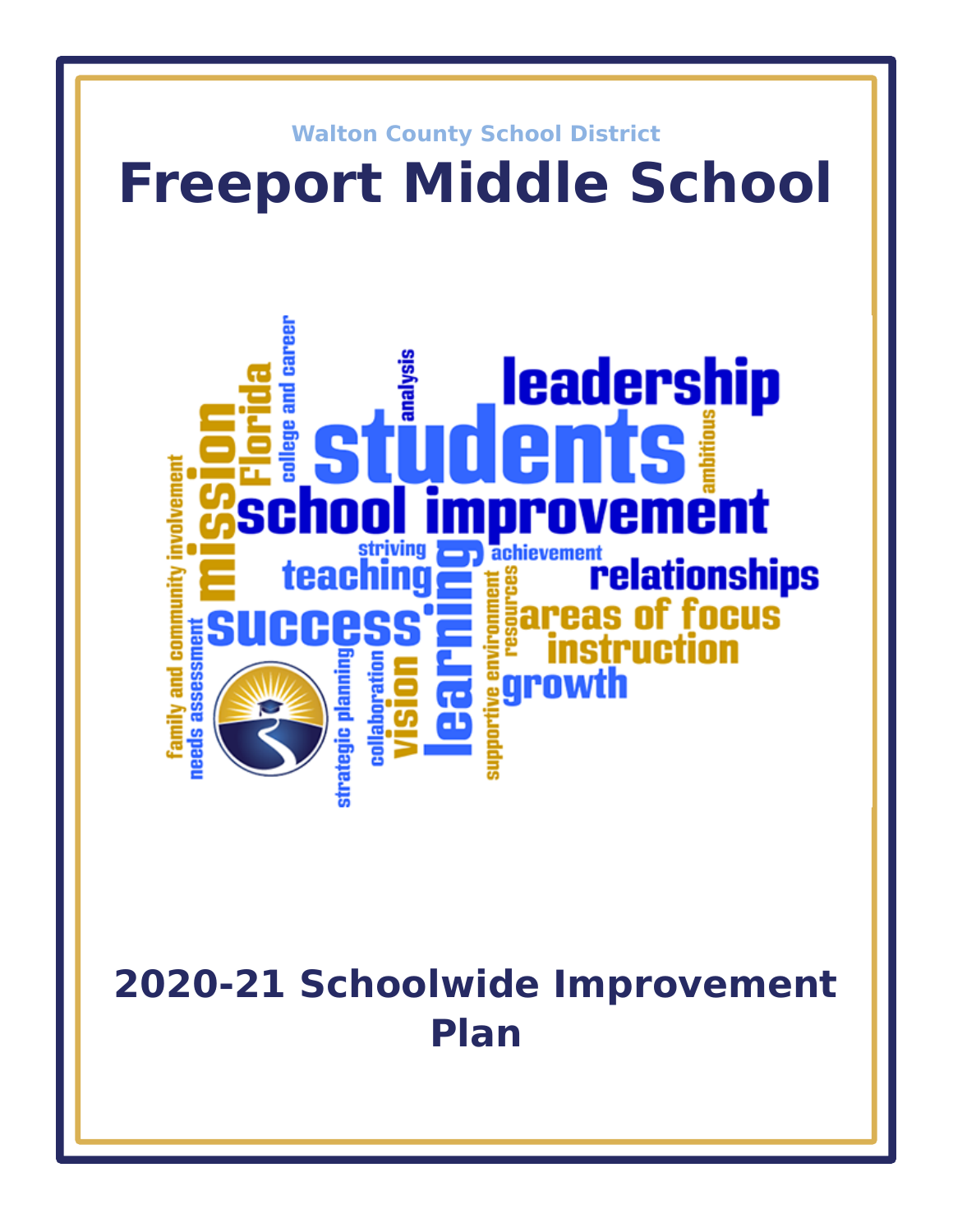## **Table of Contents**

| <b>School Demographics</b>                | 3  |
|-------------------------------------------|----|
| <b>Purpose and Outline of the SIP</b>     | 4  |
| <b>School Information</b>                 | 5  |
| <b>Needs Assessment</b>                   | 9  |
| <b>Planning for Improvement</b>           | 14 |
| <b>Positive Culture &amp; Environment</b> | 25 |
| <b>Budget to Support Goals</b>            | 26 |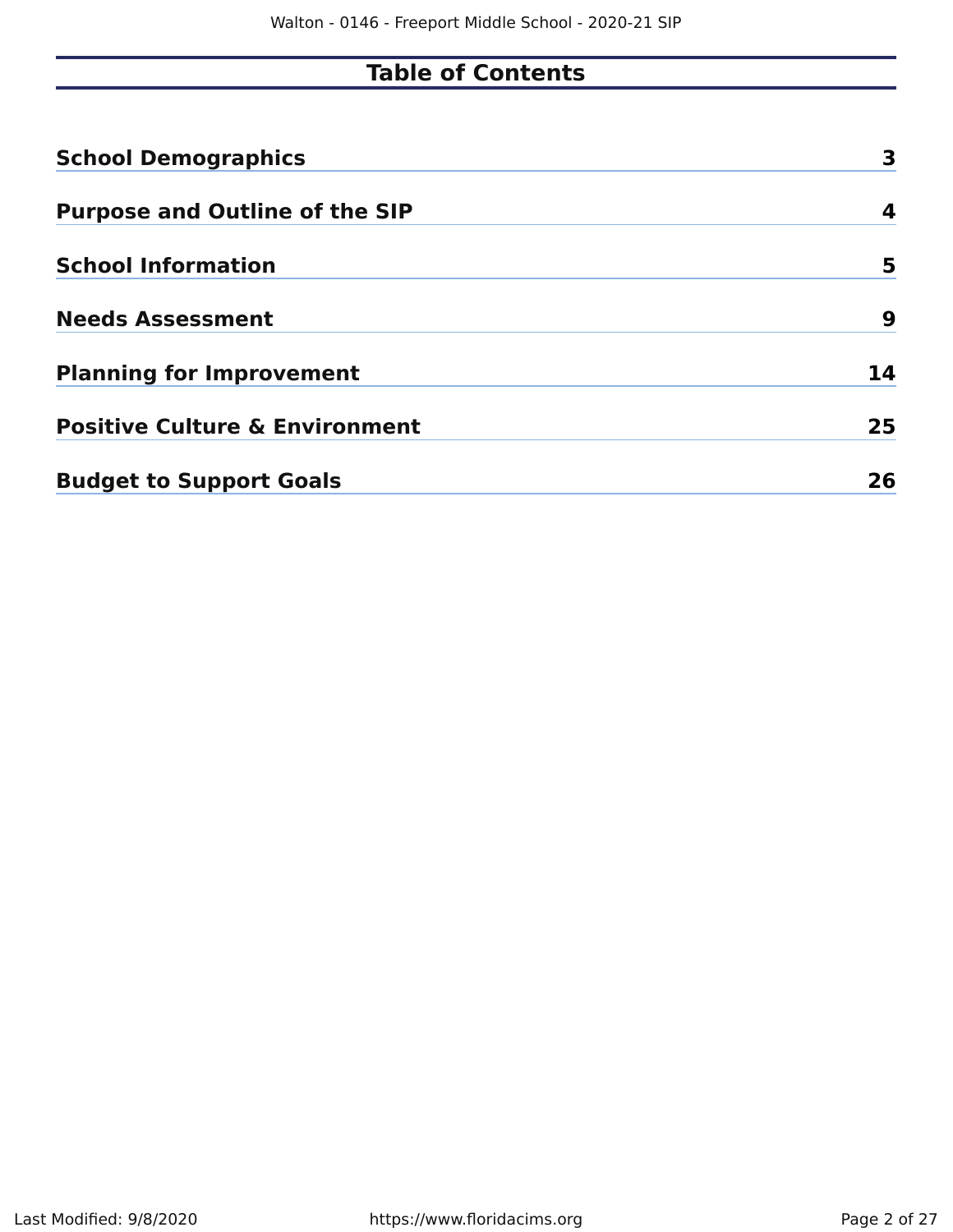Walton - 0146 - Freeport Middle School - 2020-21 SIP

## **Freeport Middle School**

360 KYLEA LAIRD DR, Freeport, FL 32439

http://fms.walton.k12.fl.us/

<span id="page-2-0"></span>**Demographics**

## **Principal: John Olson** Start Date for this Principal: 7/1/2019

| <b>2019-20 Status</b><br>(per MSID File)                                                                                            | Active                   |
|-------------------------------------------------------------------------------------------------------------------------------------|--------------------------|
| <b>School Type and Grades Served</b><br>(per MSID File)                                                                             | Middle School<br>$5 - 8$ |
| <b>Primary Service Type</b><br>(per MSID File)                                                                                      | K-12 General Education   |
| 2018-19 Title I School                                                                                                              | <b>No</b>                |
| 2018-19 Economically<br><b>Disadvantaged (FRL) Rate</b><br>(as reported on Survey 3)                                                | 58%                      |
| 2018-19 ESSA Subgroups Represented<br>(subgroups with 10 or more students)<br>(subgroups in orange are below the federal threshold) |                          |
|                                                                                                                                     | 2018-19: A $(62\%)$      |
|                                                                                                                                     | 2017-18: $B(61\%)$       |
| <b>School Grades History</b>                                                                                                        | 2016-17: B $(55%)$       |
|                                                                                                                                     | 2015-16: C (53%)         |
| 2019-20 School Improvement (SI) Information*                                                                                        |                          |
| <b>SI Region</b>                                                                                                                    | Northwest                |
| <b>Regional Executive Director</b>                                                                                                  | <b>Jeff Sewell</b>       |
| <b>Turnaround Option/Cycle</b>                                                                                                      |                          |
| Year                                                                                                                                |                          |
| <b>Support Tier</b>                                                                                                                 | <b>NOT IN DA</b>         |
| <b>ESSA Status</b>                                                                                                                  |                          |
| * As defined under Rule 6A-1.099811, Florida Administrative Code. For more information, click<br>here.                              |                          |

**School Board Approval**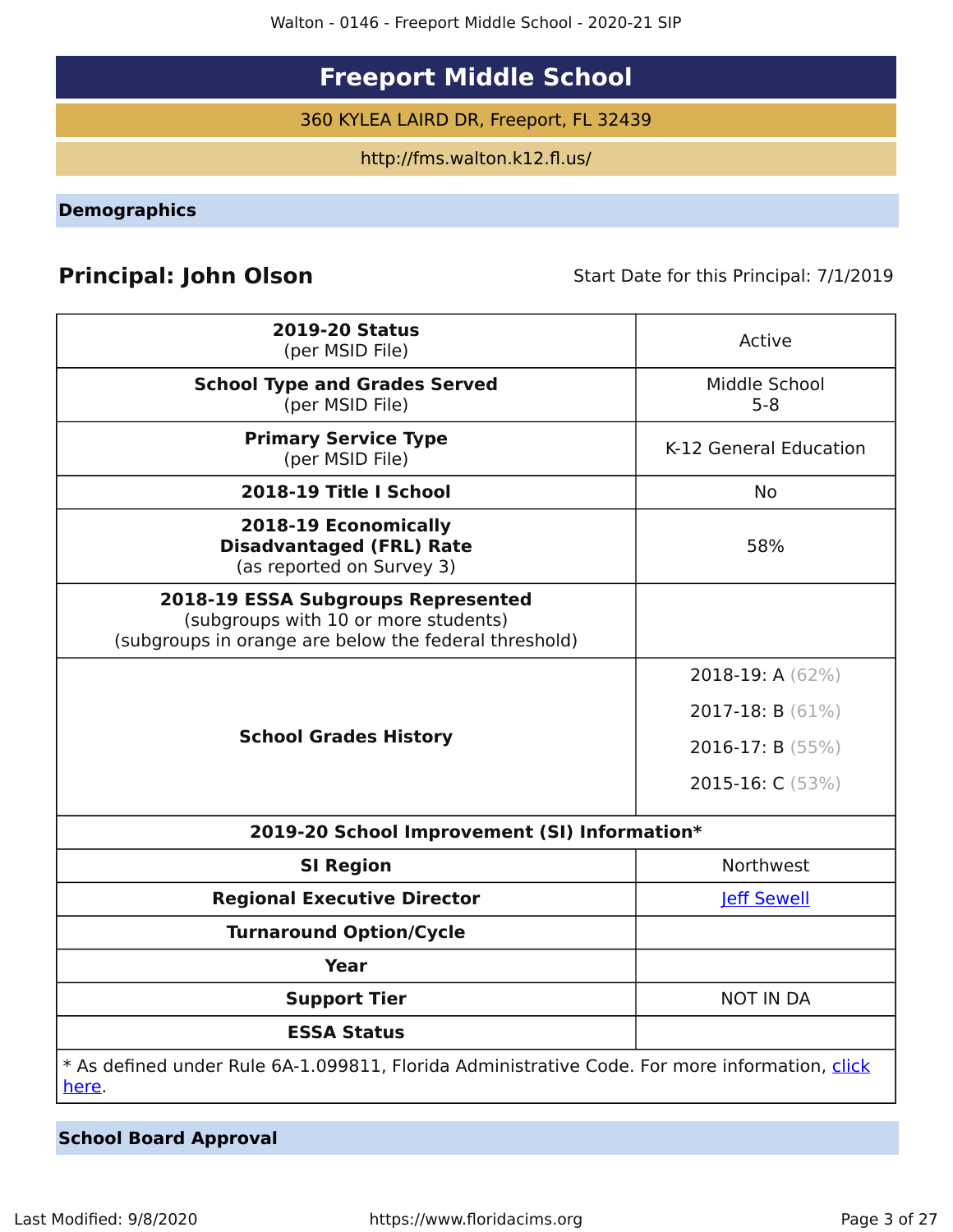This plan is pending approval by the Walton County School Board.

#### **SIP Authority**

Section 1001.42(18), Florida Statutes, requires district school boards to annually approve and require implementation of a Schoolwide Improvement Plan (SIP) for each school in the district that has a school grade of D or F. This plan is also a requirement for Targeted Support and Improvement (TS&I) and Comprehensive Support and Improvement (CS&I) schools pursuant to 1008.33 F.S. and the Every Student Succeeds Act (ESSA).

To be designated as TS&I, a school must have one or more ESSA subgroup(s) with a Federal Index below 41%. This plan shall be approved by the district. There are three ways a school can be designated as CS&I:

- 1. have a school grade of D or F
- 2. have a graduation rate of 67% or lower
- 3. have an overall Federal Index below 41%.

For these schools, the SIP shall be approved by the district as well as the Bureau of School Improvement.

The Florida Department of Education (FDOE) SIP template meets all statutory and rule requirements for traditional public schools and incorporates all components required for schools receiving Title I funds. This template is required by State Board of Education Rule 6A-1.099811, Florida Administrative Code, for all non-charter schools with a current grade of D or F, or a graduation rate 67% or less. Districts may opt to require a SIP using a template of its choosing for schools that do not fit the aforementioned conditions. This document was prepared by school and district leadership using the FDOE's school improvement planning web application located at [www.floridacims.org.](https://www.floridacims.org)

#### <span id="page-3-0"></span>**Purpose and Outline of the SIP**

The SIP is intended to be the primary artifact used by every school with stakeholders to review data, set goals, create an action plan and monitor progress. The Florida Department of Education encourages schools to use the SIP as a "living document" by continually updating, refining and using the plan to guide their work throughout the year. This printed version represents the SIP as of the "Date Modified" listed in the footer.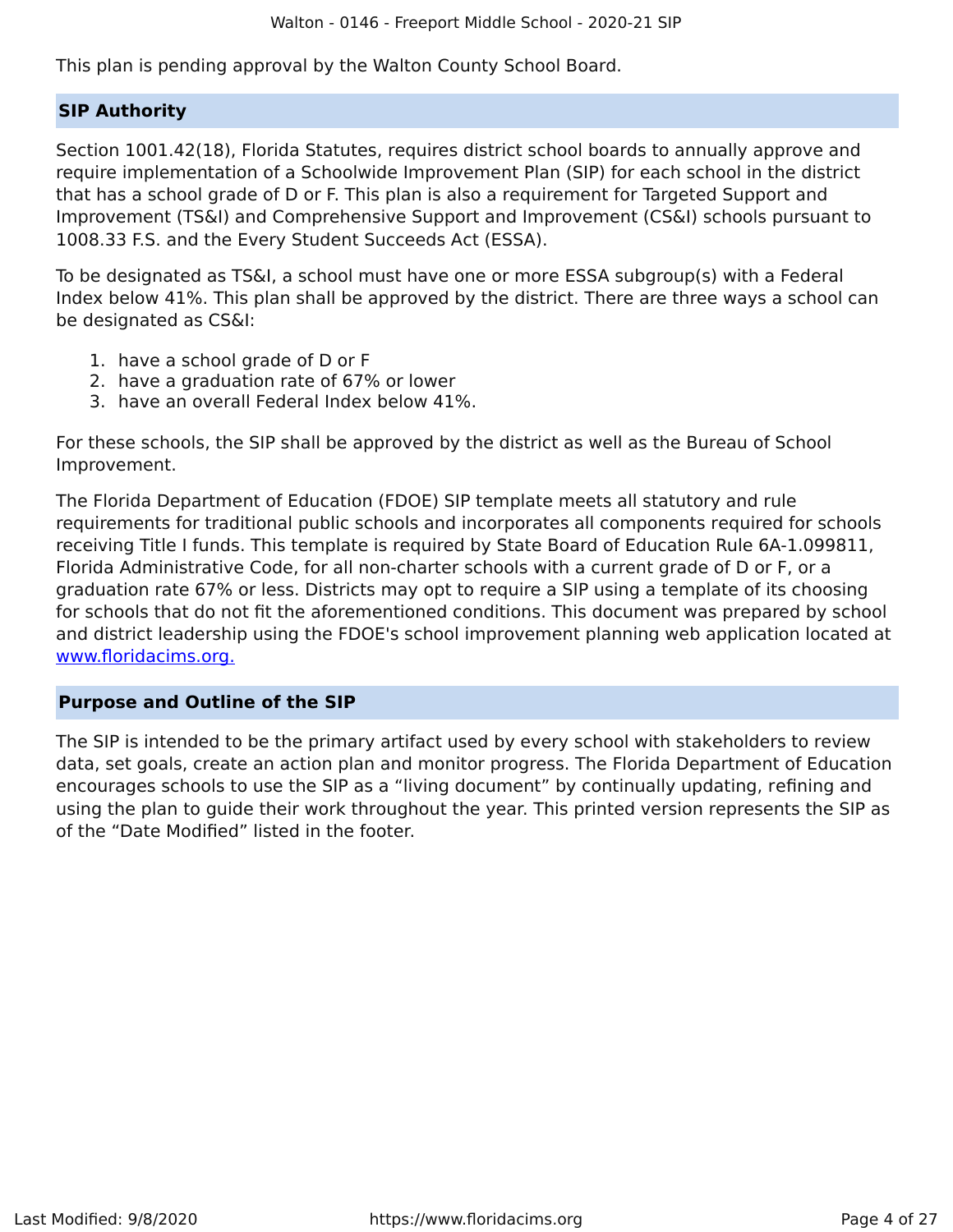#### **Part I: School Information**

#### <span id="page-4-0"></span>**School Mission and Vision**

#### **Provide the school's mission statement**

Freeport Middle School, in partnership with all stakeholders, will empower and support every student to be a life-long learner who is a responsible, productive, and an engaged member of society.

#### **Provide the school's vision statement**

Freeport Middle School stakeholders believe every student will achieve through a prescriptive rigorous curriculum in a safe respectful environment that prepares students with the necessary knowledge to succeed in future academic and career opportunities.

FMS stakeholders believe every student will achieve through a prescriptive rigorous curriculum in a safe respectful learning environment that prepares students with the necessary knowledge to succeed in future academic and career opportunities.

#### **School Leadership Team**

#### **Membership**

Identify the name, email address, position title, and job duties/responsibilities for each member of the school leadership team.**:**

| <b>Name</b>       | <b>Title</b>                  | <b>Job Duties and Responsibilities</b>                                                                                                                                                                                                                                                                                                                                                                |
|-------------------|-------------------------------|-------------------------------------------------------------------------------------------------------------------------------------------------------------------------------------------------------------------------------------------------------------------------------------------------------------------------------------------------------------------------------------------------------|
| Smith,<br>Sharie  | Assistant<br>Principal        | Mrs. Smith's job duties and responsibilities include assisting in<br>providing guiding leadership, vision, and supports to ensure that<br>everyone has the resources, knowledge, and skills to ensure that<br>Freeport Middle is an "A+" school.                                                                                                                                                      |
| Ellison,          | Guidance<br>Chelsea Counselor | Mrs. Ellison's duties and responsibilities include focusing on student<br>student academic success through measuring proficiency levels and<br>growth of all students with a focus on lower quartile, ESE, MTSS, and<br>ESOL students by providing support to teachers and students through<br>setting goals, progress monitoring, data review, and implementation<br>of learning-focused strategies. |
| Olson,<br>John T. | Principal                     | Mr. Olson's job duties and responsibilities include providing overall<br>guiding leadership, vision, and supports to ensure that everyone has<br>the resources, knowledge, and skills to ensure that Freeport Middle is<br>an "A+" school.                                                                                                                                                            |

#### **Demographic Information**

#### **Principal start date**

Monday 7/1/2019, John Olson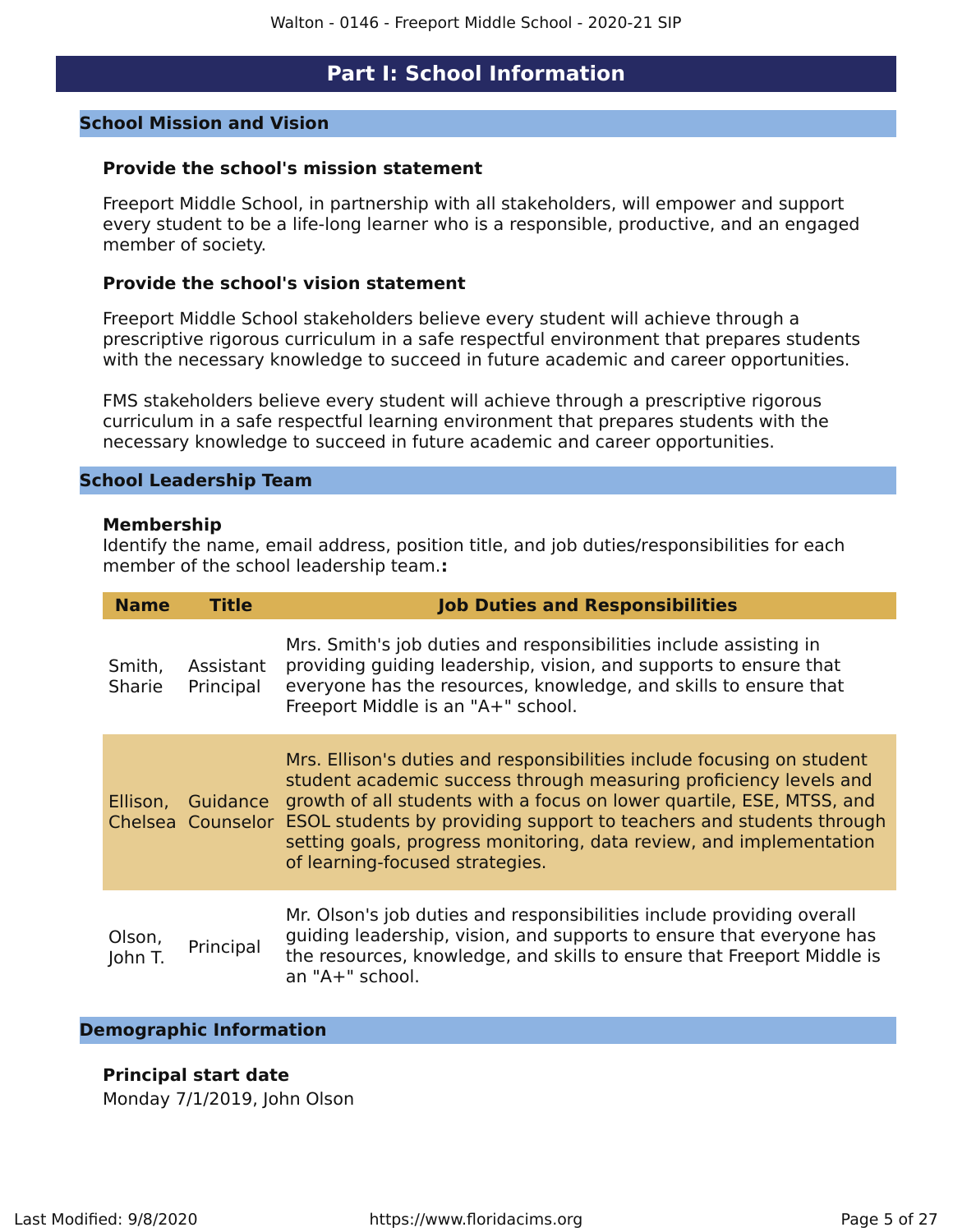**Number of teachers with a 2019 3-year aggregate or a 1-year Algebra state VAM rating of Highly Effective.** Note: For UniSIG Supplemental Teacher Allocation, teachers must have at least 10 student assessments.

**Number of teachers with a 2019 3-year aggregate or a 1-year Algebra state VAM rating of Effective.** Note: For UniSIG Supplemental Teacher Allocation, teachers must have at least 10 student assessments.

#### **Total number of teacher positions allocated to the school**

#### **Demographic Data**

| <b>2020-21 Status</b><br>(per MSID File)                                                                                               | Active                                                                                                                                                                                                     |
|----------------------------------------------------------------------------------------------------------------------------------------|------------------------------------------------------------------------------------------------------------------------------------------------------------------------------------------------------------|
| <b>School Type and Grades Served</b><br>(per MSID File)                                                                                | Middle School<br>$5 - 8$                                                                                                                                                                                   |
| <b>Primary Service Type</b><br>(per MSID File)                                                                                         | K-12 General Education                                                                                                                                                                                     |
| 2018-19 Title I School                                                                                                                 | No.                                                                                                                                                                                                        |
| 2018-19 Economically<br><b>Disadvantaged (FRL) Rate</b><br>(as reported on Survey 3)                                                   | 58%                                                                                                                                                                                                        |
| 2018-19 ESSA Subgroups Represented<br>(subgroups with 10 or more students)<br>(subgroups in orange are below the federal<br>threshold) | <b>Economically Disadvantaged</b><br><b>Students</b><br>English Language Learners<br><b>Hispanic Students</b><br><b>Multiracial Students</b><br><b>Students With Disabilities</b><br><b>White Students</b> |
| <b>School Grades History</b>                                                                                                           | 2018-19: A $(62\%)$<br>2017-18: B (61%)<br>2016-17: B (55%)<br>2015-16: C (53%)                                                                                                                            |
| 2019-20 School Improvement (SI) Information*                                                                                           |                                                                                                                                                                                                            |
| <b>SI Region</b>                                                                                                                       | Northwest                                                                                                                                                                                                  |
| <b>Regional Executive Director</b>                                                                                                     | <b>leff Sewell</b>                                                                                                                                                                                         |
| <b>Turnaround Option/Cycle</b>                                                                                                         |                                                                                                                                                                                                            |
| Year                                                                                                                                   |                                                                                                                                                                                                            |
| <b>Support Tier</b>                                                                                                                    | <b>NOT IN DA</b>                                                                                                                                                                                           |
| <b>ESSA Status</b>                                                                                                                     |                                                                                                                                                                                                            |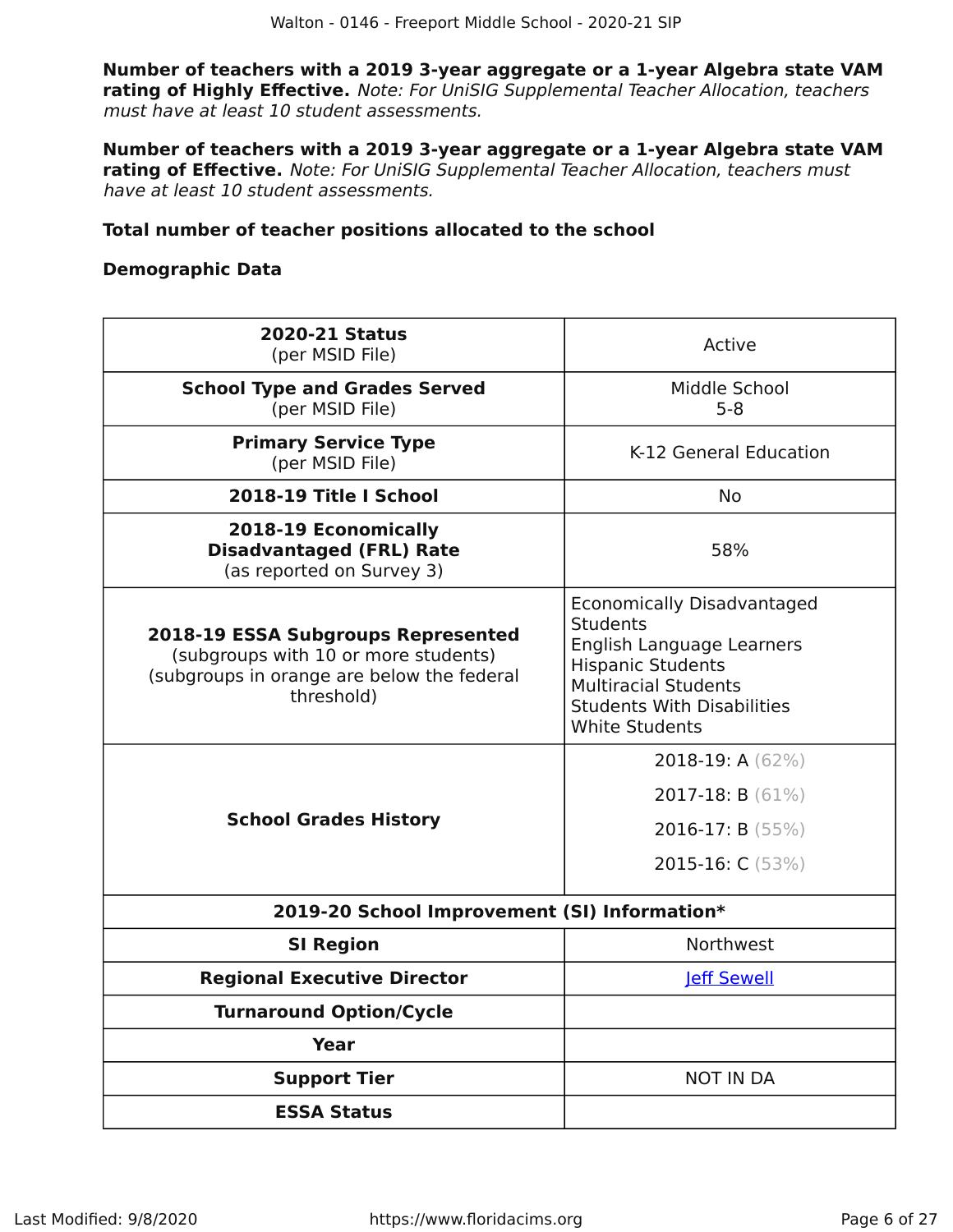\* As defined under Rule 6A-1.099811, Florida Administrative Code. For more information, [click here](https://www.flrules.org/gateway/ruleNo.asp?id=6A-1.099811).

#### **Early Warning Systems**

#### **Current Year**

**The number of students by grade level that exhibit each early warning indicator listed:**

| <b>Indicator</b>                             | <b>Grade Level</b> |                |           |                   |          |               |                 |                 |          |          |            |          |          |              |  |
|----------------------------------------------|--------------------|----------------|-----------|-------------------|----------|---------------|-----------------|-----------------|----------|----------|------------|----------|----------|--------------|--|
|                                              |                    |                |           | K 1 2 3 4         |          | 5             | 6               | $\overline{ }$  | 8        |          | 9 10 11 12 |          |          | <b>Total</b> |  |
| Number of students enrolled                  | $\Omega$           | $\Omega$       | $\Omega$  | $\Omega$          | $\Omega$ | 121           | 148 134 121     |                 |          | $\Omega$ | $\Omega$   | $\Omega$ | 0        | 524          |  |
| Attendance below 90 percent                  |                    | 0 <sub>0</sub> | $\Omega$  | $\bullet$         | - 0      | 23            | 22              | 37 <sup>2</sup> | 24       | 0        | - 0        | $\Omega$ | $\Omega$ | 106          |  |
| One or more suspensions                      | $\Omega$           | $\Omega$       | $\Omega$  | $\Omega$          | - 0      | $\Omega$      | $\Omega$        | $\Omega$        | $\Omega$ | $\Omega$ | $\Omega$   | $\Omega$ | $\Omega$ |              |  |
| Course failure in ELA                        | $\Omega$           | $\Omega$       | $\bullet$ | 0 O               |          | $\Omega$      | $\overline{0}$  | $\mathbf{1}$    | 1.       | $\Omega$ | $\bullet$  | $\Omega$ | $\Omega$ | <sup>2</sup> |  |
| Course failure in Math                       | $\Omega$           | $\Omega$       | $\Omega$  | $\Omega$          | - 0      | $\Omega$      | 1               | 1               | $\Omega$ | $\Omega$ | $\Omega$   | $\Omega$ | 0        | 2            |  |
| Level 1 on 2019 statewide ELA<br>assessment  |                    | - 0            |           | $0\quad 0\quad 0$ |          | <sup>18</sup> | $\overline{11}$ | 19              | 10       | $\sim 0$ | $\bullet$  | - 0      | $\Omega$ | 58           |  |
| Level 1 on 2019 statewide<br>Math assessment | 0                  | $\Omega$       | $\Omega$  |                   | O        | 17            | 27              | -23.            | 10.      | $\Omega$ | $\Omega$   |          |          | 77           |  |

#### **The number of students with two or more early warning indicators:**

| <b>Indicator</b>                                                     |  |  |  |  | <b>Grade Level</b> |  |  |                              |              |
|----------------------------------------------------------------------|--|--|--|--|--------------------|--|--|------------------------------|--------------|
|                                                                      |  |  |  |  |                    |  |  | K 1 2 3 4 5 6 7 8 9 10 11 12 | <b>Total</b> |
| Students with two or more indicators 0 0 0 0 0 13 12 19 5 0 0 0 0 49 |  |  |  |  |                    |  |  |                              |              |

#### **The number of students identified as retainees:**

| <b>Indicator</b>                                                |  |  |  |  | <b>Grade Level</b> |  |                              |              |
|-----------------------------------------------------------------|--|--|--|--|--------------------|--|------------------------------|--------------|
|                                                                 |  |  |  |  |                    |  | K 1 2 3 4 5 6 7 8 9 10 11 12 | <b>Total</b> |
| <b>Retained Students: Current Year</b>                          |  |  |  |  |                    |  | 0 0 0 0 0 0 0 1 0 0 0 0 0    |              |
| Students retained two or more times 0 0 0 0 0 5 4 1 0 0 0 0 0 0 |  |  |  |  |                    |  |                              |              |

## **Date this data was collected or last updated**

Tuesday 9/8/2020

#### **Prior Year - As Reported**

**The number of students by grade level that exhibit each early warning indicator:**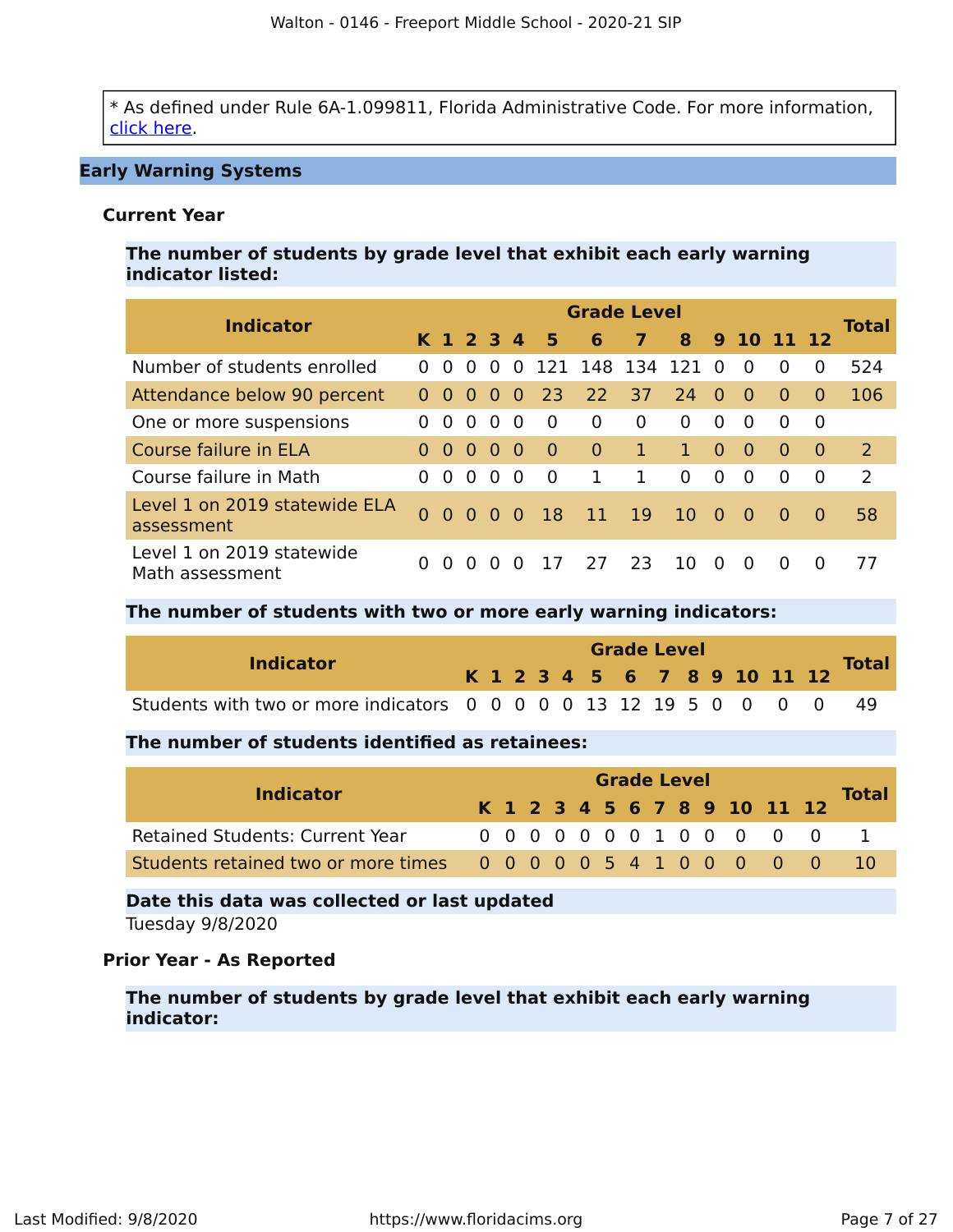|  |  | Walton - 0146 - Freeport Middle School - 2020-21 SIP |  |  |  |  |
|--|--|------------------------------------------------------|--|--|--|--|
|--|--|------------------------------------------------------|--|--|--|--|

|                                    | <b>Grade Level</b> |           |          |                   |     |              |                   |                          |         |          |              |             |     |              |  |
|------------------------------------|--------------------|-----------|----------|-------------------|-----|--------------|-------------------|--------------------------|---------|----------|--------------|-------------|-----|--------------|--|
| <b>Indicator</b>                   |                    |           |          |                   |     | K 1 2 3 4 5  | 6                 | $\overline{\phantom{a}}$ |         |          | 8 9 10 11 12 |             |     | <b>Total</b> |  |
| Number of students enrolled        | 0 <sub>0</sub>     |           |          | $0\quad 0\quad 0$ |     |              | 138 136 137 155 0 |                          |         |          | - 0          |             |     | 566          |  |
| Attendance below 90 percent        |                    | 0 0 0 0 0 |          |                   |     | - 6          | 17 21 24 0        |                          |         |          | - O          | $\bullet$ 0 | - 0 | 68           |  |
| One or more suspensions            | 0 <sub>0</sub>     |           | $\Omega$ | $\Omega$          | - 0 | - 9          | 15                | 28                       | 25      | - 0      | - 0          |             |     | 77           |  |
| Course failure in ELA or Math      |                    | 00000     |          |                   |     | $\mathbf{1}$ | <sup>19</sup>     | $-4$                     | 5.      | $\sim 0$ | - 0          | - റ         | - 0 | 29           |  |
| Level 1 on statewide<br>assessment |                    | 0 O       | -0       | $\Omega$          | - 0 | 42           | 30                |                          | 31 34 0 |          | - 0          |             |     | 137          |  |

#### **The number of students with two or more early warning indicators:**

| <b>Indicator</b>                                                    |  |  |  |  | <b>Grade Level</b> |  |  |                              | <b>Total</b> |
|---------------------------------------------------------------------|--|--|--|--|--------------------|--|--|------------------------------|--------------|
|                                                                     |  |  |  |  |                    |  |  | K 1 2 3 4 5 6 7 8 9 10 11 12 |              |
| Students with two or more indicators 0 0 0 0 0 9 24 22 19 0 0 0 0 0 |  |  |  |  |                    |  |  |                              |              |

#### **The number of students identified as retainees:**

| <b>Indicator</b>                       |  | <b>Grade Level</b> |  |  |  |  |  |  |  |  |                              |  |              |  |  |
|----------------------------------------|--|--------------------|--|--|--|--|--|--|--|--|------------------------------|--|--------------|--|--|
|                                        |  |                    |  |  |  |  |  |  |  |  | K 1 2 3 4 5 6 7 8 9 10 11 12 |  | <b>Total</b> |  |  |
| <b>Retained Students: Current Year</b> |  |                    |  |  |  |  |  |  |  |  | 0000001110000                |  |              |  |  |
|                                        |  |                    |  |  |  |  |  |  |  |  |                              |  |              |  |  |

#### **Prior Year - Updated**

#### **The number of students by grade level that exhibit each early warning indicator:**

| <b>Indicator</b>                   | <b>Grade Level</b> |                   |          |                                     |  |             |                       |      |         |     |                |          |          |              |  |
|------------------------------------|--------------------|-------------------|----------|-------------------------------------|--|-------------|-----------------------|------|---------|-----|----------------|----------|----------|--------------|--|
|                                    |                    |                   |          |                                     |  | K 1 2 3 4 5 | 6 <sub>7</sub>        |      |         |     | 8 9 10 11 12   |          |          | <b>Total</b> |  |
| Number of students enrolled        |                    | 0 <sub>0</sub>    | - 0      |                                     |  |             | 0 0 138 136 137 155 0 |      |         |     | $\overline{0}$ | - 0      | $\Omega$ | 566          |  |
| Attendance below 90 percent        | 00000              |                   |          |                                     |  | - 6         | 17 21 24 0            |      |         |     | - 0            | - 0      | - റ      | 68           |  |
| One or more suspensions            |                    | 0 O               | - 0      | $\Omega$                            |  | 9           | 15                    | 28   | 25      | - 0 | - 0            | $\Omega$ | $\Omega$ | 77           |  |
| Course failure in ELA or Math      |                    | $0\quad 0\quad 0$ |          | $\begin{matrix} 0 & 0 \end{matrix}$ |  | -1.         | <b>19</b>             | $-4$ | 5 0     |     | - 0            | - 0      | - 0      | 29           |  |
| Level 1 on statewide<br>assessment | $\Omega$           | $\Omega$          | $\Omega$ | n n                                 |  | 42          | 30.                   |      | 31 34 0 |     | - റ            | $\Omega$ | $\Omega$ |              |  |

#### **The number of students with two or more early warning indicators:**

| <b>Indicator</b>                                                    |  | <b>Grade Level</b> |  |  |  |  |  |  |  |  |                              | <b>Total</b> |  |
|---------------------------------------------------------------------|--|--------------------|--|--|--|--|--|--|--|--|------------------------------|--------------|--|
|                                                                     |  |                    |  |  |  |  |  |  |  |  | K 1 2 3 4 5 6 7 8 9 10 11 12 |              |  |
| Students with two or more indicators 0 0 0 0 0 9 24 22 19 0 0 0 0 0 |  |                    |  |  |  |  |  |  |  |  |                              |              |  |

#### **The number of students identified as retainees:**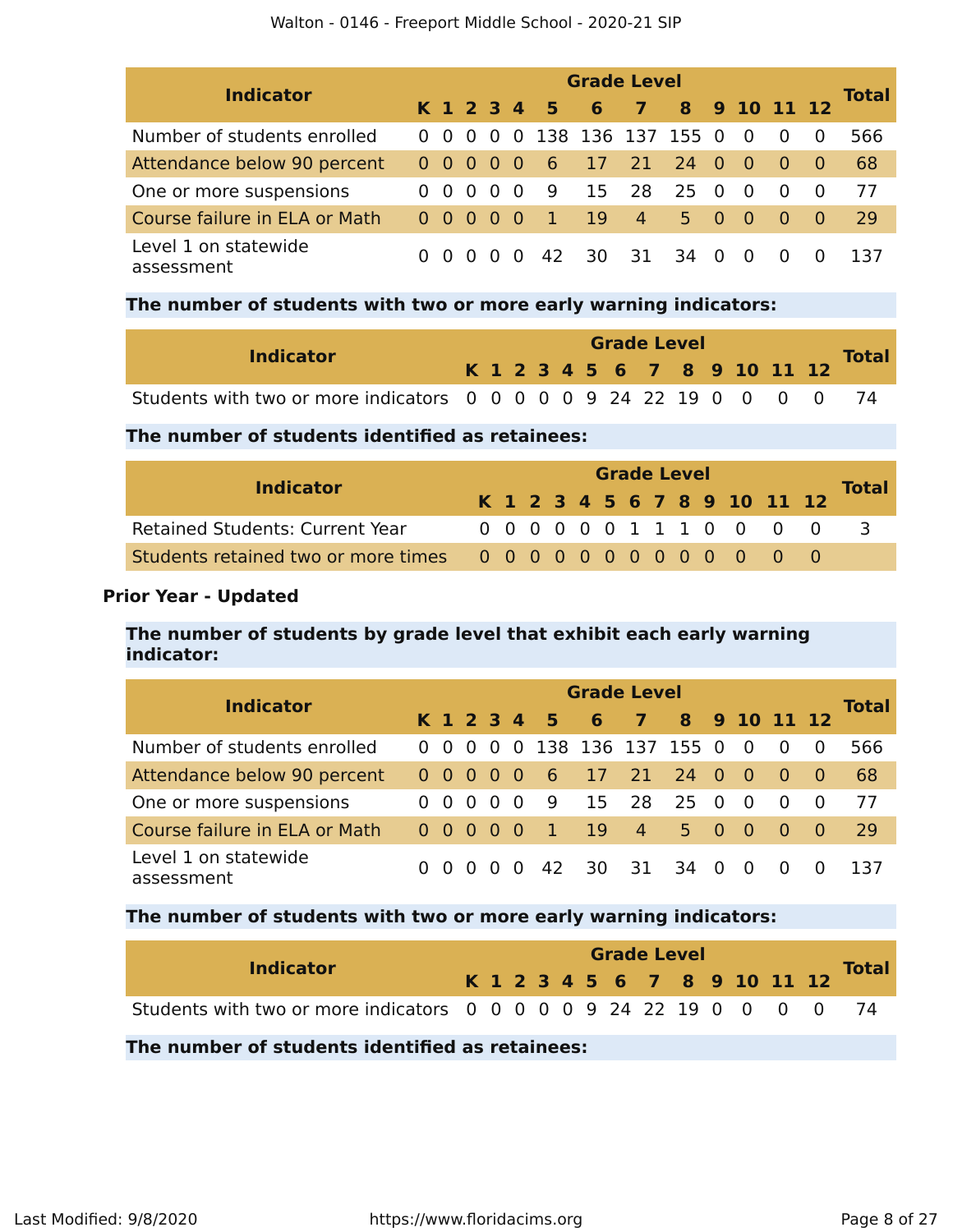|                                 | <b>Grade Level</b> |  |  |  |  |  |  |  |  |  |                              |              |
|---------------------------------|--------------------|--|--|--|--|--|--|--|--|--|------------------------------|--------------|
| <b>Indicator</b>                |                    |  |  |  |  |  |  |  |  |  | K 1 2 3 4 5 6 7 8 9 10 11 12 | <b>Total</b> |
| Retained Students: Current Year |                    |  |  |  |  |  |  |  |  |  | 0000001110000                |              |
|                                 |                    |  |  |  |  |  |  |  |  |  |                              |              |

## **Part II: Needs Assessment/Analysis**

#### <span id="page-8-0"></span>**School Data**

Please note that the district and state averages shown here represent the averages for similar school types (elementary, middle, high school, or combination schools).

| <b>School Grade Component</b>     |               | 2019            |              | 2018          |                 |              |  |
|-----------------------------------|---------------|-----------------|--------------|---------------|-----------------|--------------|--|
|                                   | <b>School</b> | <b>District</b> | <b>State</b> | <b>School</b> | <b>District</b> | <b>State</b> |  |
| <b>ELA Achievement</b>            | 62%           | 52%             | 54%          | 57%           | 50%             | 53%          |  |
| <b>ELA Learning Gains</b>         | 65%           | 51%             | 54%          | 56%           | 49%             | 54%          |  |
| <b>ELA Lowest 25th Percentile</b> | 53%           | 43%             | 47%          | 47%           | 48%             | 47%          |  |
| Math Achievement                  | 59%           | 67%             | 58%          | 57%           | 63%             | 58%          |  |
| <b>Math Learning Gains</b>        | 56%           | 65%             | 57%          | 61%           | 61%             | 57%          |  |
| Math Lowest 25th Percentile       | 54%           | 69%             | 51%          | 50%           | 76%             | 51%          |  |
| Science Achievement               | 55%           | 61%             | 51%          | 61%           | 54%             | 52%          |  |
| Social Studies Achievement        | 81%           | 87%             | 72%          | 78%           | 80%             | 72%          |  |

| <b>EWS Indicators as Input Earlier in the Survey</b> |  |  |  |                                          |  |  |  |  |  |  |
|------------------------------------------------------|--|--|--|------------------------------------------|--|--|--|--|--|--|
|                                                      |  |  |  | <b>Total</b>                             |  |  |  |  |  |  |
|                                                      |  |  |  |                                          |  |  |  |  |  |  |
| 0 (0)<br>O                                           |  |  |  |                                          |  |  |  |  |  |  |
|                                                      |  |  |  | <b>Grade Level (prior year reported)</b> |  |  |  |  |  |  |

#### **Grade Level Data**

**NOTE: This data is raw data and includes ALL students who tested at the school. This is not school grade data.**

|                          |      |               | <b>ELA</b>      |                                                 |              |                                              |
|--------------------------|------|---------------|-----------------|-------------------------------------------------|--------------|----------------------------------------------|
| <b>Grade</b>             | Year | <b>School</b> | <b>District</b> | School-<br><b>District</b><br><b>Comparison</b> | <b>State</b> | School-<br><b>State</b><br><b>Comparison</b> |
| 05                       | 2019 | 57%           | 64%             | $-7%$                                           | 56%          | $1\%$                                        |
| 2018                     |      | 48%           | 60%             | $-12%$                                          | 55%          | $-7%$                                        |
| Same Grade Comparison    | 9%   |               |                 |                                                 |              |                                              |
| <b>Cohort Comparison</b> |      |               |                 |                                                 |              |                                              |
| 06                       | 2019 | 50%           | 55%             | $-5%$                                           | 54%          | $-4%$                                        |
|                          | 2018 | 60%           | 62%             | $-2%$                                           | 52%          | 8%                                           |
| Same Grade Comparison    |      | $-10%$        |                 |                                                 |              |                                              |
| <b>Cohort Comparison</b> |      | 2%            |                 |                                                 |              |                                              |
| 07                       | 2019 | 69%           | 64%             | 5%                                              | 52%          | 17%                                          |
| 2018                     |      | 54%           | 57%             | $-3%$                                           | 51%          | 3%                                           |
| Same Grade Comparison    |      | 15%           |                 |                                                 |              |                                              |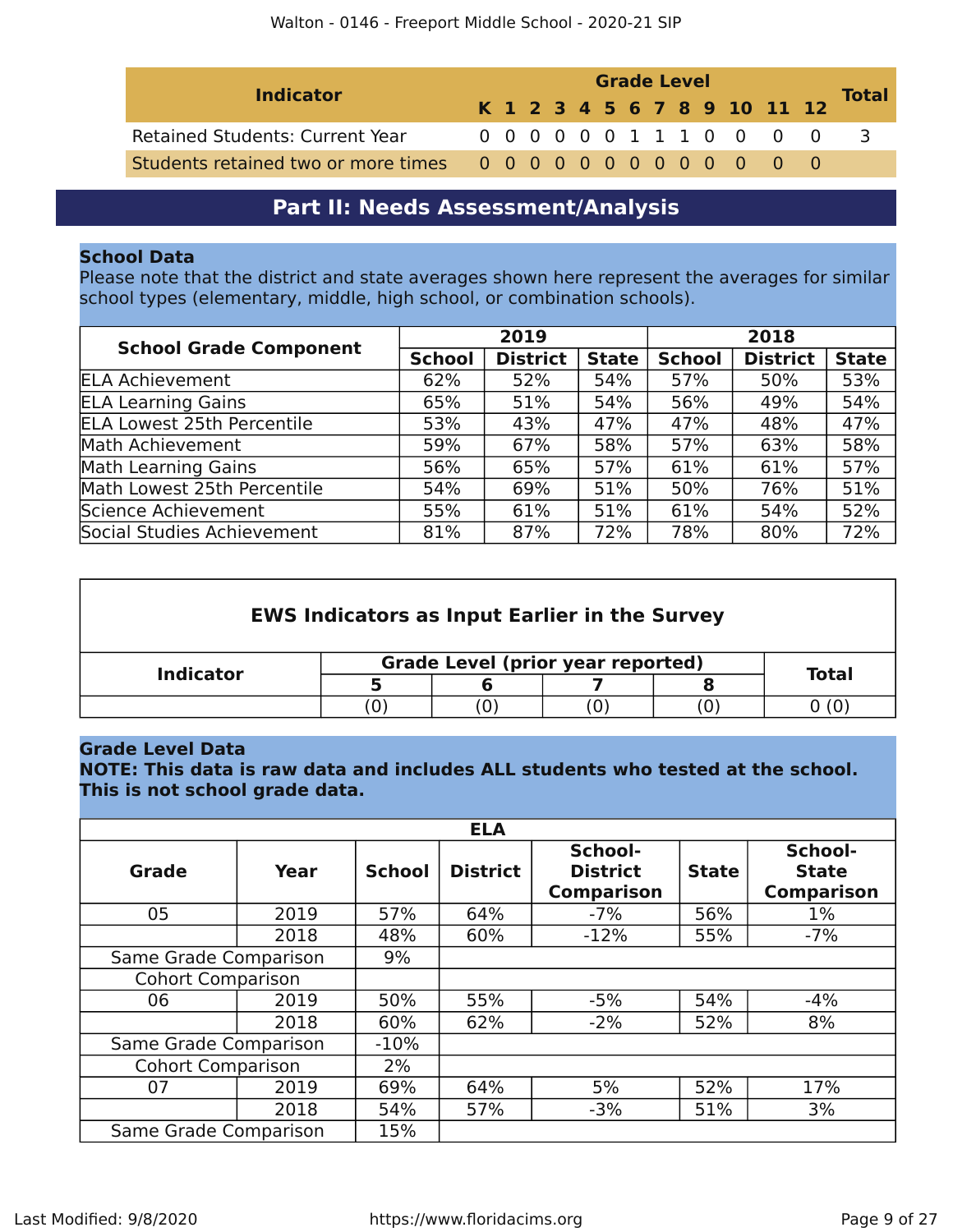|                          |       |               | <b>ELA</b>      |                                                 |              |                                              |
|--------------------------|-------|---------------|-----------------|-------------------------------------------------|--------------|----------------------------------------------|
| Grade                    | Year  | <b>School</b> | <b>District</b> | School-<br><b>District</b><br><b>Comparison</b> | <b>State</b> | School-<br><b>State</b><br><b>Comparison</b> |
| <b>Cohort Comparison</b> |       | 9%            |                 |                                                 |              |                                              |
| 08                       | 2019  | 60%           | 60%             | 0%                                              | 56%          | 4%                                           |
|                          | 2018  | 62%           | 62%             | 0%                                              | 58%          | 4%                                           |
| Same Grade Comparison    | $-2%$ |               |                 |                                                 |              |                                              |
| <b>Cohort Comparison</b> | 6%    |               |                 |                                                 |              |                                              |

| <b>MATH</b>              |                       |               |                 |                                                 |              |                                              |  |  |  |  |  |  |
|--------------------------|-----------------------|---------------|-----------------|-------------------------------------------------|--------------|----------------------------------------------|--|--|--|--|--|--|
| <b>Grade</b>             | Year                  | <b>School</b> | <b>District</b> | School-<br><b>District</b><br><b>Comparison</b> | <b>State</b> | School-<br><b>State</b><br><b>Comparison</b> |  |  |  |  |  |  |
| 05                       | 2019                  | 56%           | 55%             | $1\%$                                           | 60%          | $-4%$                                        |  |  |  |  |  |  |
|                          | 2018                  | 50%           | 58%             | $-8%$                                           | 61%          | $-11%$                                       |  |  |  |  |  |  |
| Same Grade Comparison    |                       | 6%            |                 |                                                 |              |                                              |  |  |  |  |  |  |
| <b>Cohort Comparison</b> |                       |               |                 |                                                 |              |                                              |  |  |  |  |  |  |
| 06                       | 2019                  | 62%           | 60%             | 2%                                              | 55%          | 7%                                           |  |  |  |  |  |  |
|                          | 2018                  | 55%           | 63%             | $-8%$                                           | 52%          | 3%                                           |  |  |  |  |  |  |
|                          | Same Grade Comparison |               |                 |                                                 |              |                                              |  |  |  |  |  |  |
| <b>Cohort Comparison</b> |                       | 12%           |                 |                                                 |              |                                              |  |  |  |  |  |  |
| 07                       | 2019                  | 36%           | 62%             | $-26%$                                          | 54%          | $-18%$                                       |  |  |  |  |  |  |
|                          | 2018                  | 38%           | 55%             | $-17%$                                          | 54%          | $-16%$                                       |  |  |  |  |  |  |
| Same Grade Comparison    |                       | $-2%$         |                 |                                                 |              |                                              |  |  |  |  |  |  |
| <b>Cohort Comparison</b> |                       | $-19%$        |                 |                                                 |              |                                              |  |  |  |  |  |  |
| 08                       | 2019                  | 51%           | 63%             | $-12%$                                          | 46%          | 5%                                           |  |  |  |  |  |  |
|                          | 2018                  | 49%           | 62%             | $-13%$                                          | 45%          | 4%                                           |  |  |  |  |  |  |
| Same Grade Comparison    |                       | 2%            |                 |                                                 |              |                                              |  |  |  |  |  |  |
| <b>Cohort Comparison</b> |                       | 13%           |                 |                                                 |              |                                              |  |  |  |  |  |  |

|                          | <b>SCIENCE</b> |               |                 |                                                 |              |                                              |  |  |  |  |  |  |
|--------------------------|----------------|---------------|-----------------|-------------------------------------------------|--------------|----------------------------------------------|--|--|--|--|--|--|
| Grade                    | Year           | <b>School</b> | <b>District</b> | School-<br><b>District</b><br><b>Comparison</b> | <b>State</b> | School-<br><b>State</b><br><b>Comparison</b> |  |  |  |  |  |  |
| 05                       | 2019           | 56%           | 61%             | $-5%$                                           | 53%          | 3%                                           |  |  |  |  |  |  |
|                          | 2018           | 61%           | 63%             | $-2%$                                           | 55%          | 6%                                           |  |  |  |  |  |  |
| Same Grade Comparison    |                | $-5%$         |                 |                                                 |              |                                              |  |  |  |  |  |  |
| <b>Cohort Comparison</b> |                |               |                 |                                                 |              |                                              |  |  |  |  |  |  |
| 08                       | 2019           | 51%           | 58%             | $-7%$                                           | 48%          | 3%                                           |  |  |  |  |  |  |
|                          | 2018           | 61%           | 62%             | $-1%$                                           | 50%          | 11%                                          |  |  |  |  |  |  |
| Same Grade Comparison    | $-10%$         |               |                 |                                                 |              |                                              |  |  |  |  |  |  |
| <b>Cohort Comparison</b> | $-10%$         |               |                 |                                                 |              |                                              |  |  |  |  |  |  |

|      | <b>BIOLOGY EOC</b> |                 |                                                  |              |                                               |  |  |  |  |  |  |
|------|--------------------|-----------------|--------------------------------------------------|--------------|-----------------------------------------------|--|--|--|--|--|--|
| Year | <b>School</b>      | <b>District</b> | <b>School</b><br><b>Minus</b><br><b>District</b> | <b>State</b> | <b>School</b><br><b>Minus</b><br><b>State</b> |  |  |  |  |  |  |
| 2019 |                    |                 |                                                  |              |                                               |  |  |  |  |  |  |
| 2018 |                    |                 |                                                  |              |                                               |  |  |  |  |  |  |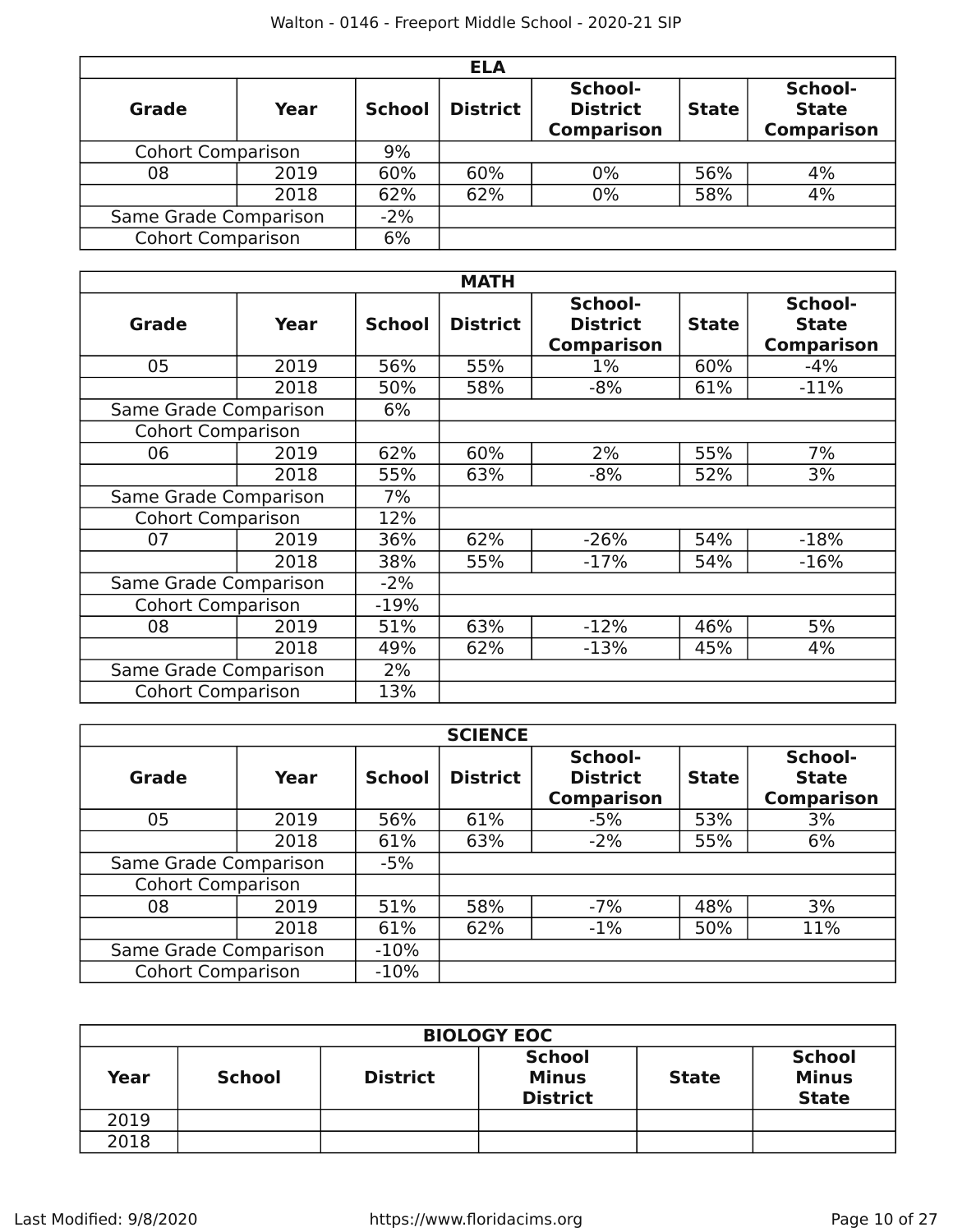|      |               |                 | <b>CIVICS EOC</b>                                |              |                                               |  |  |  |  |
|------|---------------|-----------------|--------------------------------------------------|--------------|-----------------------------------------------|--|--|--|--|
| Year | <b>School</b> | <b>District</b> | <b>School</b><br><b>Minus</b><br><b>District</b> | <b>State</b> | <b>School</b><br><b>Minus</b><br><b>State</b> |  |  |  |  |
| 2019 | 79%           | 82%             | $-3%$                                            | 71%          | 8%                                            |  |  |  |  |
| 2018 | 77%           | 79%             | $-2%$                                            | 71%          | 6%                                            |  |  |  |  |
|      | Compare       | 2%              |                                                  |              |                                               |  |  |  |  |
|      |               |                 | <b>HISTORY EOC</b>                               |              |                                               |  |  |  |  |
| Year | <b>School</b> | <b>District</b> | <b>School</b><br><b>Minus</b><br><b>District</b> | <b>State</b> | <b>School</b><br><b>Minus</b><br><b>State</b> |  |  |  |  |
| 2019 |               |                 |                                                  |              |                                               |  |  |  |  |
| 2018 |               |                 |                                                  |              |                                               |  |  |  |  |
|      |               |                 | <b>ALGEBRA EOC</b>                               |              |                                               |  |  |  |  |
| Year | <b>School</b> | <b>District</b> | <b>School</b><br><b>Minus</b><br><b>District</b> | <b>State</b> | <b>School</b><br><b>Minus</b><br><b>State</b> |  |  |  |  |
| 2019 | 77%           | 72%             | 5%                                               | 61%          | 16%                                           |  |  |  |  |
| 2018 | 95%           | 80%             | 15%                                              | 62%          | 33%                                           |  |  |  |  |
|      | Compare       | $-18%$          |                                                  |              |                                               |  |  |  |  |
|      |               |                 | <b>GEOMETRY EOC</b>                              |              |                                               |  |  |  |  |
| Year | <b>School</b> | <b>District</b> | <b>School</b><br><b>Minus</b><br><b>District</b> | <b>State</b> | <b>School</b><br><b>Minus</b><br><b>State</b> |  |  |  |  |
| 2019 | 80%           | 72%             | 8%                                               | 57%          | 23%                                           |  |  |  |  |
| 2018 | $0\%$         | 70%             | $-70%$                                           | 56%          | $-56%$                                        |  |  |  |  |
|      | Compare       | 80%             |                                                  |              |                                               |  |  |  |  |

### **Subgroup Data**

| <b>2019 SCHOOL GRADE COMPONENTS BY SUBGROUPS</b> |                    |                  |                          |                     |                   |                           |             |                   |                     |                                        |                       |
|--------------------------------------------------|--------------------|------------------|--------------------------|---------------------|-------------------|---------------------------|-------------|-------------------|---------------------|----------------------------------------|-----------------------|
| <b>Subgroups</b>                                 | <b>ELA</b><br>Ach. | <b>ELA</b><br>LG | <b>ELA</b><br>LG<br>L25% | <b>Math</b><br>Ach. | <b>Math</b><br>LG | <b>Math</b><br>LG<br>L25% | Sci<br>Ach. | <b>SS</b><br>Ach. | <b>MS</b><br>Accel. | Grad<br><b>Rate</b><br>2016-17 2016-17 | C & C<br><b>Accel</b> |
| <b>SWD</b>                                       | 28                 | 56               | 47                       | 39                  | 62                | 46                        | 29          | 30                |                     |                                        |                       |
| ELL                                              | 33                 | 39               | 27                       | 29                  | 46                | 50                        | 18          |                   |                     |                                        |                       |
| <b>HSP</b>                                       | 54                 | 66               | 48                       | 47                  | 49                | 64                        | 34          | 94                | 80                  |                                        |                       |
| <b>MUL</b>                                       | 53                 | 59               |                          | 53                  | 41                |                           |             |                   |                     |                                        |                       |
| <b>WHT</b>                                       | 64                 | 65               | 55                       | 61                  | 58                | 55                        | 59          | 79                | 71                  |                                        |                       |
| <b>FRL</b>                                       | 57                 | 63               | 49                       | 54                  | 55                | 50                        | 47          | 76                | 73                  |                                        |                       |

|                  | <b>2018 SCHOOL GRADE COMPONENTS BY SUBGROUPS</b> |                  |                          |                     |                   |                           |             |            |                     |                                      |                       |  |
|------------------|--------------------------------------------------|------------------|--------------------------|---------------------|-------------------|---------------------------|-------------|------------|---------------------|--------------------------------------|-----------------------|--|
| <b>Subgroups</b> | <b>ELA</b><br>Ach.                               | <b>ELA</b><br>LG | <b>ELA</b><br>LG<br>-25% | <b>Math</b><br>Ach. | <b>Math</b><br>LG | <b>Math</b><br>LG<br>L25% | Sci<br>Ach. | SS<br>Ach. | <b>MS</b><br>Accel. | Grad<br>Rate<br>$2015 - 162015 - 16$ | C & C<br><b>Accel</b> |  |
| <b>SWD</b>       | 17                                               | 34               | 29                       | 18                  | 48                | 50                        | 27          | 41         |                     |                                      |                       |  |
| <b>HSP</b>       | 50                                               | 50               | 67                       | 52                  | 56                | 71                        | 48          | 75         |                     |                                      |                       |  |
| <b>MUL</b>       | 28                                               | 38               |                          | 44                  | 57                |                           | 20          |            |                     |                                      |                       |  |
| <b>WHT</b>       | 60                                               | 58               | 45                       | 59                  | 61                | 49                        | 66          | 76         | 84                  |                                      |                       |  |
| <b>FRL</b>       | 48                                               | 49               | 43                       | 50                  | 56                | 49                        | 58          | 73         | 86                  |                                      |                       |  |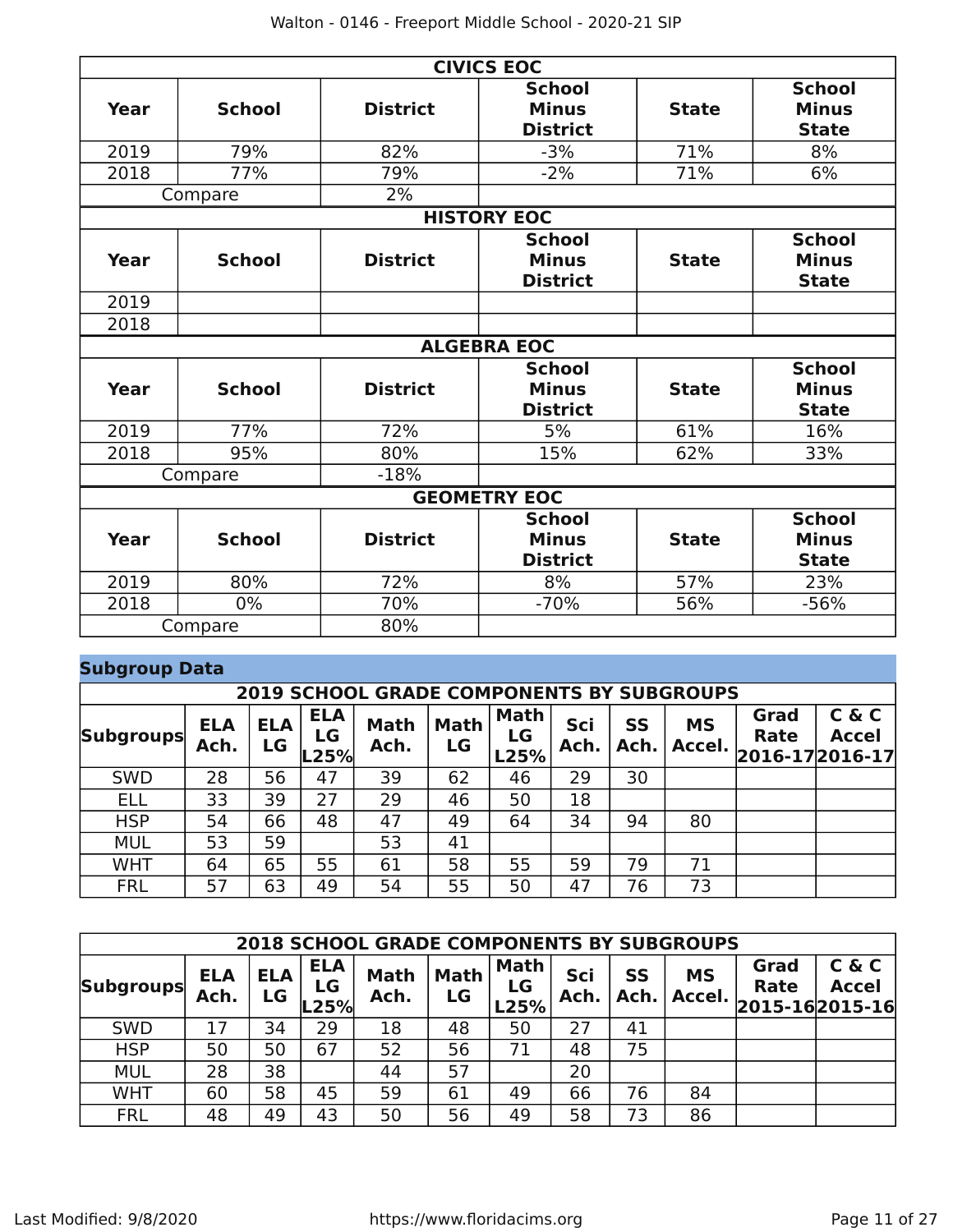This data has been updated for the 2018-19 school year as of 7/16/2019.

| add not been apaded for the $\pm 0.20$ sense. Jean as only $\pm 0.20$<br><b>ESSA Federal Index</b> |             |
|----------------------------------------------------------------------------------------------------|-------------|
| ESSA Category (TS&I or CS&I)                                                                       | N/A         |
| <b>OVERALL Federal Index - All Students</b>                                                        | 65          |
| OVERALL Federal Index Below 41% All Students                                                       | <b>NO</b>   |
| <b>Total Number of Subgroups Missing the Target</b>                                                | $\mathbf 0$ |
| Progress of English Language Learners in Achieving English Language Proficiency                    | 91          |
| <b>Total Points Earned for the Federal Index</b>                                                   | 647         |
| Total Components for the Federal Index                                                             | 10          |
| <b>Percent Tested</b>                                                                              | 97%         |
| <b>Subgroup Data</b>                                                                               |             |
| <b>Students With Disabilities</b>                                                                  |             |
| <b>Federal Index - Students With Disabilities</b>                                                  | 42          |
| Students With Disabilities Subgroup Below 41% in the Current Year?                                 | <b>NO</b>   |
| Number of Consecutive Years Students With Disabilities Subgroup Below 32%                          | $\mathbf 0$ |
| <b>English Language Learners</b>                                                                   |             |
| Federal Index - English Language Learners                                                          | 42          |
| English Language Learners Subgroup Below 41% in the Current Year?                                  | <b>NO</b>   |
| Number of Consecutive Years English Language Learners Subgroup Below 32%                           | 0           |
| <b>Asian Students</b>                                                                              |             |
| Federal Index - Asian Students                                                                     |             |
| Asian Students Subgroup Below 41% in the Current Year?                                             | N/A         |
| Number of Consecutive Years Asian Students Subgroup Below 32%                                      | 0           |
| <b>Black/African American Students</b>                                                             |             |
| Federal Index - Black/African American Students                                                    |             |
| Black/African American Students Subgroup Below 41% in the Current Year?                            | N/A         |
| Number of Consecutive Years Black/African American Students Subgroup Below 32%                     | 0           |
| <b>Hispanic Students</b>                                                                           |             |
| Federal Index - Hispanic Students                                                                  | 63          |
| Hispanic Students Subgroup Below 41% in the Current Year?                                          | <b>NO</b>   |
| Number of Consecutive Years Hispanic Students Subgroup Below 32%                                   | 0           |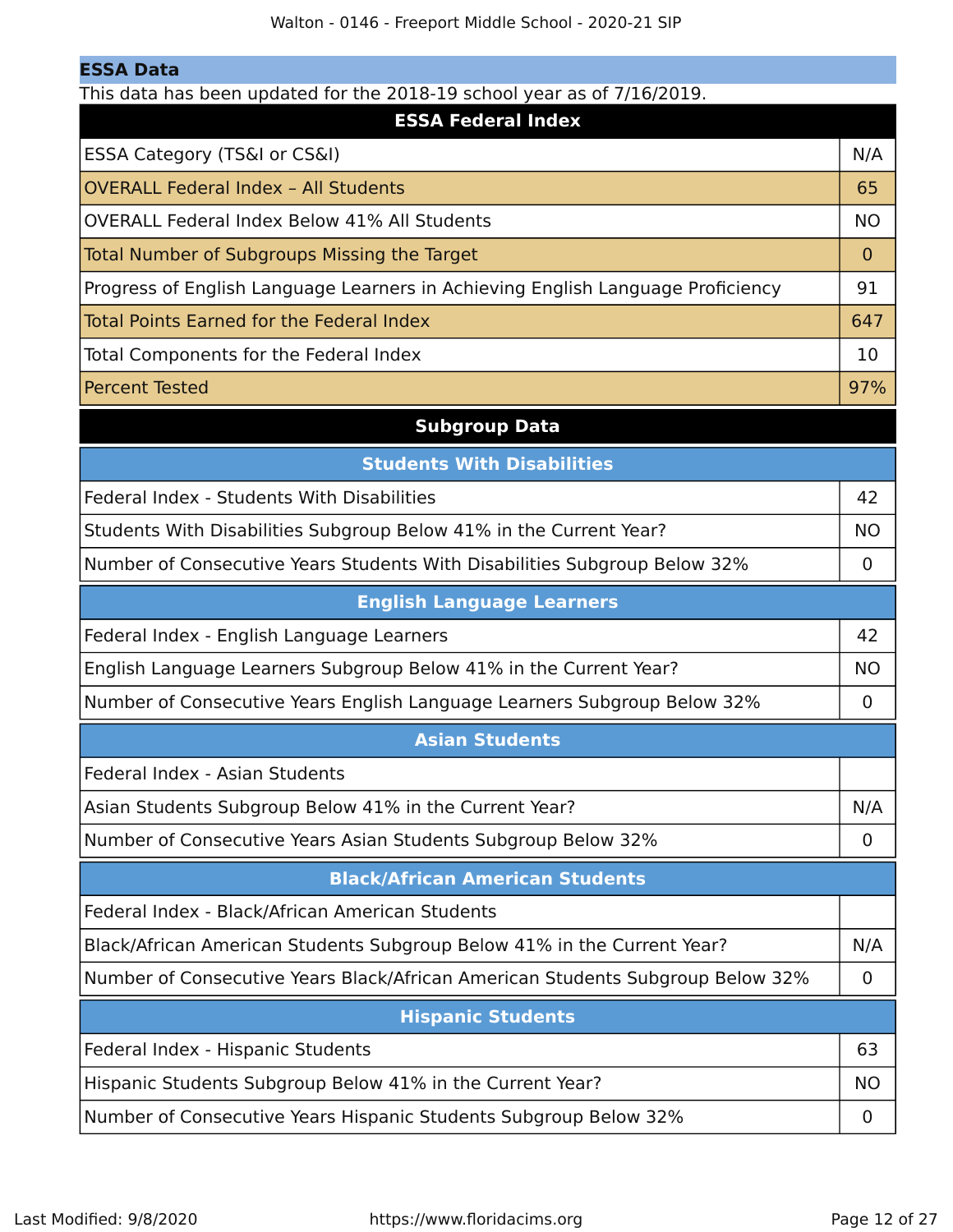| <b>Multiracial Students</b>                                                           |                |  |
|---------------------------------------------------------------------------------------|----------------|--|
| Federal Index - Multiracial Students                                                  | 52             |  |
| Multiracial Students Subgroup Below 41% in the Current Year?                          | <b>NO</b>      |  |
| Number of Consecutive Years Multiracial Students Subgroup Below 32%                   | 0              |  |
| <b>Native American Students</b>                                                       |                |  |
| Federal Index - Native American Students                                              |                |  |
| Native American Students Subgroup Below 41% in the Current Year?                      | N/A            |  |
| Number of Consecutive Years Native American Students Subgroup Below 32%               | 0              |  |
| <b>Pacific Islander Students</b>                                                      |                |  |
| Federal Index - Pacific Islander Students                                             |                |  |
| Pacific Islander Students Subgroup Below 41% in the Current Year?                     | N/A            |  |
| Number of Consecutive Years Pacific Islander Students Subgroup Below 32%              | $\overline{0}$ |  |
| <b>White Students</b>                                                                 |                |  |
| Federal Index - White Students                                                        | 63             |  |
| White Students Subgroup Below 41% in the Current Year?                                | <b>NO</b>      |  |
| Number of Consecutive Years White Students Subgroup Below 32%                         | 0              |  |
| <b>Economically Disadvantaged Students</b>                                            |                |  |
| Federal Index - Economically Disadvantaged Students                                   | 61             |  |
| Economically Disadvantaged Students Subgroup Below 41% in the Current Year?           | <b>NO</b>      |  |
| Number of Consecutive Years Economically Disadvantaged Students Subgroup Below<br>32% | 0              |  |

#### **Analysis**

#### **Data Reflection**

Answer the following reflection prompts after examining any/all relevant school data sources (see guide for examples for relevant data sources).

#### **Which data component showed the lowest performance? Explain the contributing factor(s) to last year's low performance and discuss any trends**

The data component with the lowest performance was our sixth grade Math. There are multiple factors that we feel are contributing to this low performance. First, our sixth grade Math teacher started teaching in September-October. Therefore, she didn't participate in the Math Alignment Project (CAP) and was a true first-year teacher. Another contributing factor was that we did not have a secondary math coach to support our teachers. This was also the first year that we adjusted our staffing plan to have an Interventionist, not an Instructional Coach. The weak achievement data of the sixth graders as they transitioned from fifth to sixth grade was another contributing factor.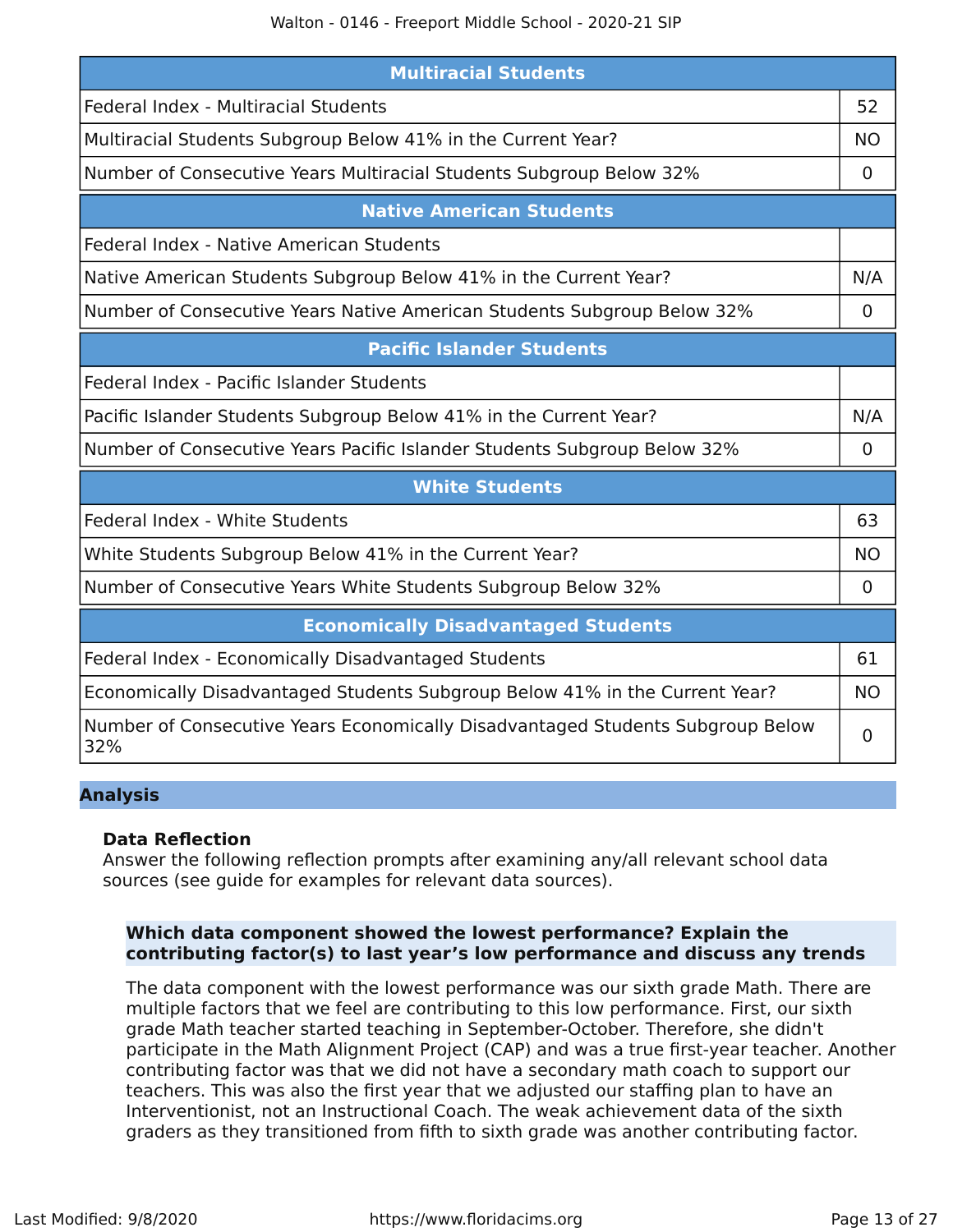#### **Which data component showed the greatest decline from the prior year? Explain the factor(s) that contributed to this decline**

Sixth grade Mathematics showed the greatest decline from the prior year. Factors include a new teacher, poor achievement data trends, change in staffing plan, and the lack of a Math Coach.

#### **Which data component had the greatest gap when compared to the state average? Explain the factor(s) that contributed to this gap and any trends**

The data component with the greatest gap when compared to the state average was eighth grade Math. The state average was 46% proficiency and Freeport Middle School achieved 30% proficiency.

#### **Which data component showed the most improvement? What new actions did your school take in this area?**

The data component that showed the most improvement was fifth grade Math. New actions that we implemented to contribute to this improvement include additional training for our instructor, supplementing with Engage NY/Eureka Math, utilizing spiral reviews throughout the year, support from our Elementary Math Coach, and the fact that our teacher had previously taught this grade level and content area.

#### **Reflecting on the EWS data from Part I (D), identify one or two potential areas of concern?**

N/A

#### **Rank your highest priorities (maximum of 5) for schoolwide improvement in the upcoming school year**

- 1. Math Learning Gains.
- 3. ELA Learning Gains
- 4. Sixth Grade Math Achievement

## **Part III: Planning for Improvement**

<span id="page-13-0"></span>**Areas of Focus:**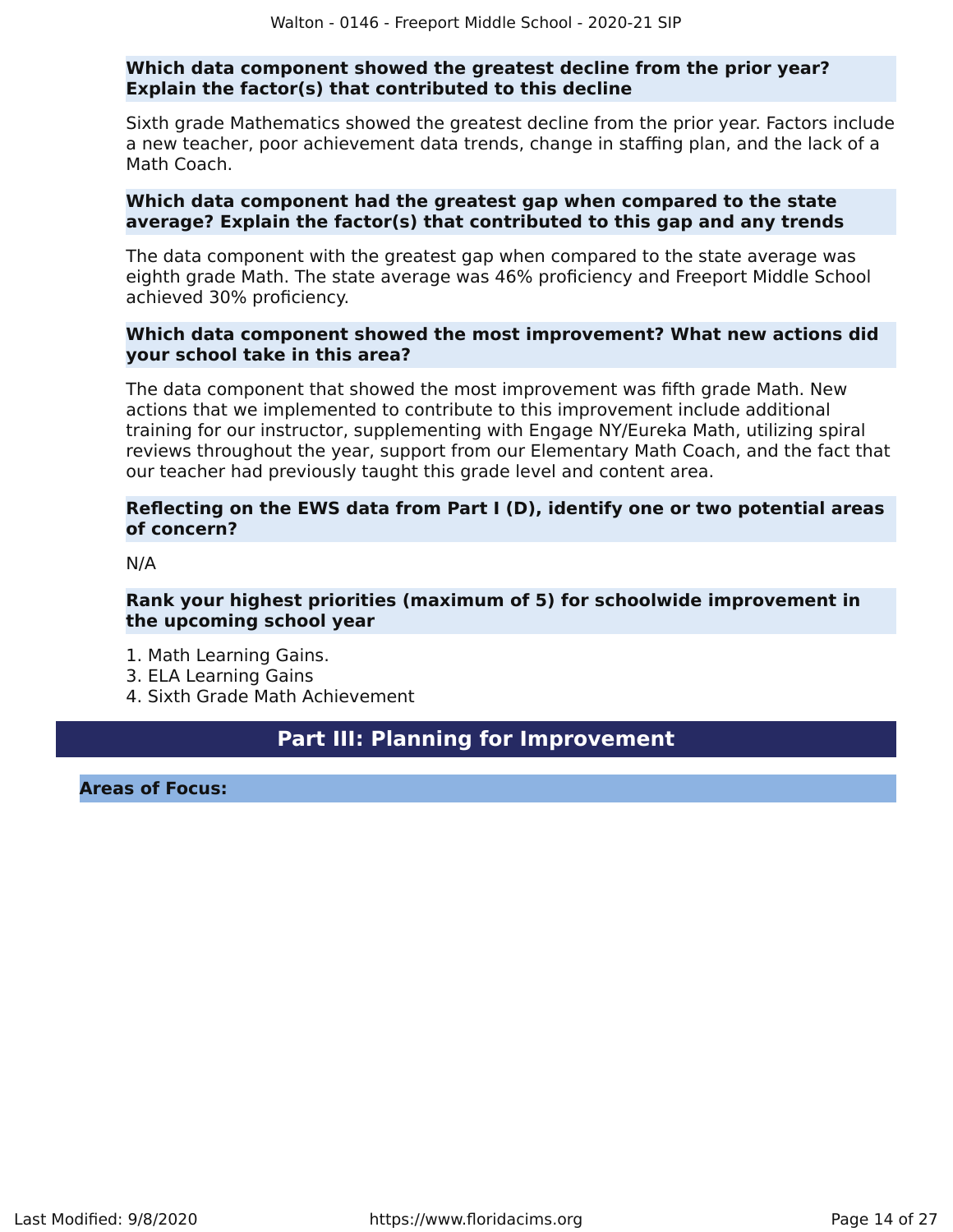| #1. Instructional Practice specifically relating to ELA                          |                                                                                                                                                                                                                                                                                                                                                                                                                                                                                                                                                                                                    |  |  |
|----------------------------------------------------------------------------------|----------------------------------------------------------------------------------------------------------------------------------------------------------------------------------------------------------------------------------------------------------------------------------------------------------------------------------------------------------------------------------------------------------------------------------------------------------------------------------------------------------------------------------------------------------------------------------------------------|--|--|
| <b>Area of</b><br><b>Focus</b><br><b>Description</b><br>and<br><b>Rationale:</b> | According K-12 Lift's analysis of FMS' STAR AP3 data, FMS was estimated to<br>receive 53 school grade component points for ELA Learning Gains.<br>Parent input from our annual climate survey rated FMS a 3.52 on meeting<br>individual learning needs and 3.46 on their student seeing a relationship<br>between what is being taught and his/her everyday life (real-world<br>application).                                                                                                                                                                                                      |  |  |
| <b>Outcome:</b>                                                                  | By the end of the 2020-2021 school year, FMS will receive (or be estimated<br>to receive) 65 school grade component points for ELA Learning Gains.<br>Progression Goals: (STAR)<br>AP1: Increase by 3 component points (56)<br><b>Measureable</b> AP2: Increase by 6 component points (59)<br>AP3: Increase by 9 component points (62)<br>AP4: Increase by 12 component points (65)<br>By the end of the 2020-2021 school year, FMS will earn a 3.72 rating on the<br>annual climate survey pertaining to meeting individual learning needs and<br>real-world application).                        |  |  |
| <b>Person</b><br>responsible<br>for<br>monitoring<br>outcome:                    | Chelsea Ellison (ellisonc@walton.k12.fl.us)                                                                                                                                                                                                                                                                                                                                                                                                                                                                                                                                                        |  |  |
| <b>Evidence-</b><br>based<br><b>Strategy:</b>                                    | Monthly data chats will occur to analyze student progress data towards<br>targeted achievement. Students will be strategically placed in learning<br>communities, courses, interventions, and/or enrichment opportunities to<br>ensure that students make continuous progress towards performing at high<br>levels as evidenced by FSA learning gains. Quality instruction will be<br>implemented through district-approved methods including, but not limited to<br>SpringBoard/ReadyGen, AVID/WICOR higher-order strategies, best practices,<br>high-quality and strategic lesson planning, etc. |  |  |
| <b>Rationale</b><br>for<br><b>Evidence-</b><br>based<br><b>Strategy:</b>         | These strategies were chosen because they are research-based and<br>research-proven methods to increase student achievement.                                                                                                                                                                                                                                                                                                                                                                                                                                                                       |  |  |
|                                                                                  | <b>Action Steps to Implement</b>                                                                                                                                                                                                                                                                                                                                                                                                                                                                                                                                                                   |  |  |
|                                                                                  |                                                                                                                                                                                                                                                                                                                                                                                                                                                                                                                                                                                                    |  |  |

Monthly data chats will occur to analyze student progress data towards targeted achievement.

**Person Responsible** John T. Olson (john.olson@walton.k12.fl.us)

Students will strategically placed in learning communities, courses, interventions, and/or enrichment opportunities to ensure that they make continuous progress towards performing at high levels. Monthly data chats and the MTSS process will be utilized to identify students of need/concern.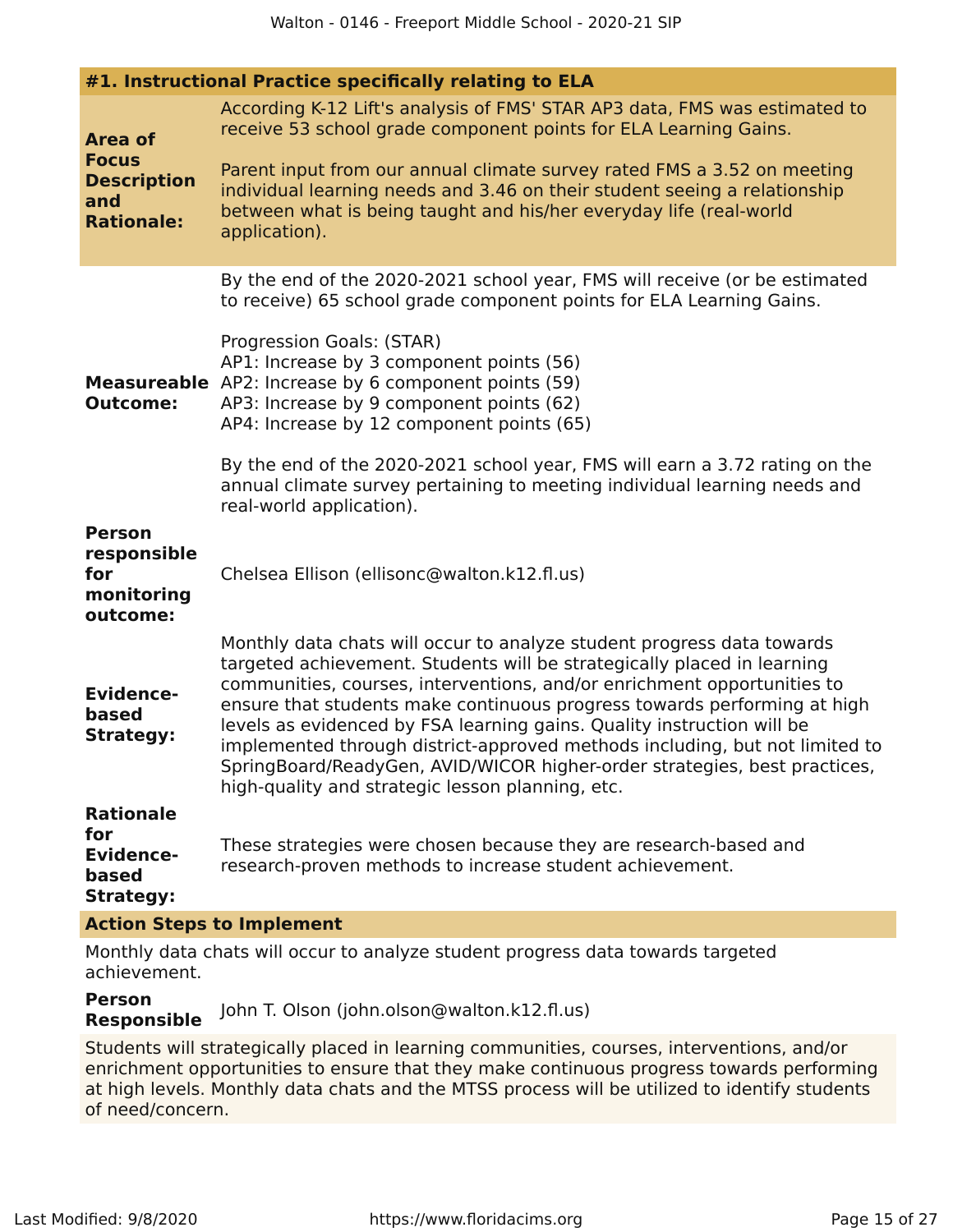**Person Responsible** Chelsea Ellison (ellisonc@walton.k12.fl.us)

Teachers will utilize rigorous standards-based curriculum, implement quality instruction, and FSA-style writing to the expected quality in their curriculum. Teachers will also utilize best practices, high-quality and strategic lesson planning, intentional questioning, engagement strategies, real-world application/connections, etc. to ensure that students make continuous progress towards performing at high levels.

**Person Responsible** Sharie Smith (smiths@walton.k12.fl.us)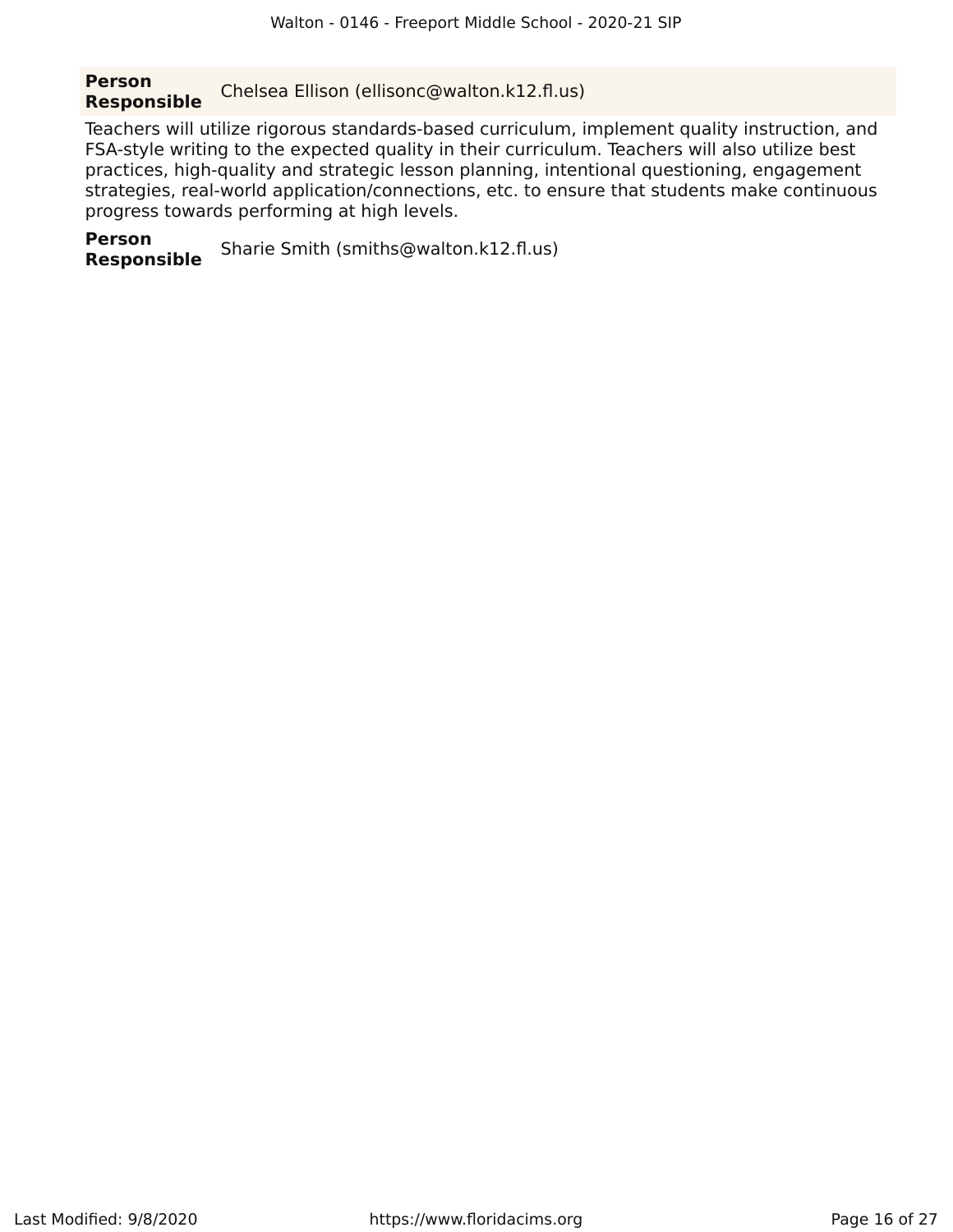|  | #2. Instructional Practice specifically relating to Math |  |  |  |  |
|--|----------------------------------------------------------|--|--|--|--|
|--|----------------------------------------------------------|--|--|--|--|

| <b>Area of</b><br><b>Focus</b><br><b>Description</b><br>and<br><b>Rationale:</b> | According to K-12 Lift's analysis of FMS' STAR AP3 data, FMS was estimated to<br>receive 45 school grade component points for Math learning gains.<br>Parent input from our annual climate survey rated FMS a 3.52 on meeting<br>individual learning needs and 3.46 on their student seeing a relationship<br>between what is being taught and his/her everyday life (real-world<br>application).                                                                                                                                                                                                                                               |
|----------------------------------------------------------------------------------|-------------------------------------------------------------------------------------------------------------------------------------------------------------------------------------------------------------------------------------------------------------------------------------------------------------------------------------------------------------------------------------------------------------------------------------------------------------------------------------------------------------------------------------------------------------------------------------------------------------------------------------------------|
|                                                                                  | By the end of the 2020-2021 school year, FMS will receive (or be estimated<br>to receive) 60 school grade component points for Math learning gains.<br>Progression Goals: (STAR)                                                                                                                                                                                                                                                                                                                                                                                                                                                                |
| <b>Outcome:</b>                                                                  | AP1: Increase by 3 component points (48)<br><b>Measureable</b> AP2: Increase by 7 component points (52)<br>AP3: Increase by 11 component points (56)<br>AP4: Increase by 15 component points (60)                                                                                                                                                                                                                                                                                                                                                                                                                                               |
|                                                                                  | By the end of the 2020-2021 school year, FMS will earn a 3.72 rating on the<br>annual climate survey pertaining to meeting individual learning needs and<br>real-world application).                                                                                                                                                                                                                                                                                                                                                                                                                                                            |
| <b>Person</b><br>responsible<br>for<br>monitoring<br>outcome:                    | John T. Olson (john.olson@walton.k12.fl.us)                                                                                                                                                                                                                                                                                                                                                                                                                                                                                                                                                                                                     |
| <b>Evidence-</b><br>based<br><b>Strategy:</b>                                    | Monthly data chats will occur to analyze student progress data towards<br>targeted achievement. Students will be strategically placed in learning<br>communities, courses, interventions, and/or enrichment opportunities to<br>ensure that students make continuous progress towards performing at high<br>levels as evidenced by FSA learning gains. Quality instruction will be<br>implemented through district-approved methods including, but not limited to<br>supplementing Engage NY/Eureka Math/Algebra Nation curriculum, AVID/<br>WICOR higher-order strategies, best practices, high-quality and strategic<br>lesson planning, etc. |
| <b>Rationale</b><br>for<br><b>Evidence-</b><br>based<br><b>Strategy:</b>         | These strategies were chosen because they are research-based and<br>research-proven methods to increase student achievement.                                                                                                                                                                                                                                                                                                                                                                                                                                                                                                                    |
| <b>Action Steps to Implement</b>                                                 |                                                                                                                                                                                                                                                                                                                                                                                                                                                                                                                                                                                                                                                 |

Monthly data chats will occur to analyze student progress data towards targeted achievement.

**Person Responsible** John T. Olson (john.olson@walton.k12.fl.us)

Students will strategically placed in learning communities, courses, interventions, and/or enrichment opportunities to ensure that they make continuous progress towards performing at high levels. Monthly data chats and the MTSS process will be utilized to identify students of need/concern.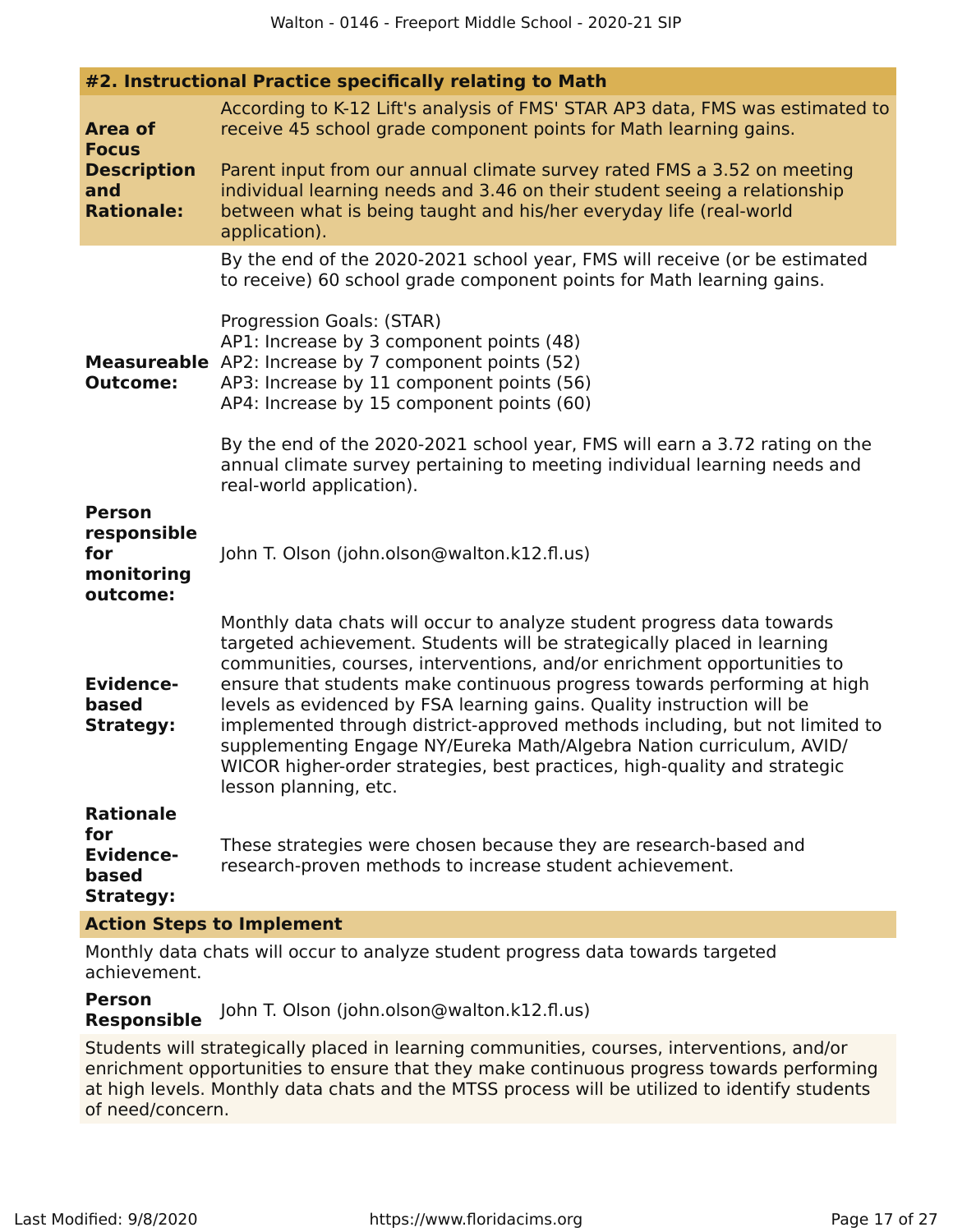#### **Person Responsible** Chelsea Ellison (ellisonc@walton.k12.fl.us)

Teachers will utilize rigorous, quality, and standards-based curriculum within their instruction. Teachers will also utilize best practices, high-quality and strategic lesson planning, intentional questioning, engagement strategies, real-world application/connections, etc. to ensure that students make continuous progress towards performing at high levels.

**Person Responsible** Sharie Smith (smiths@walton.k12.fl.us)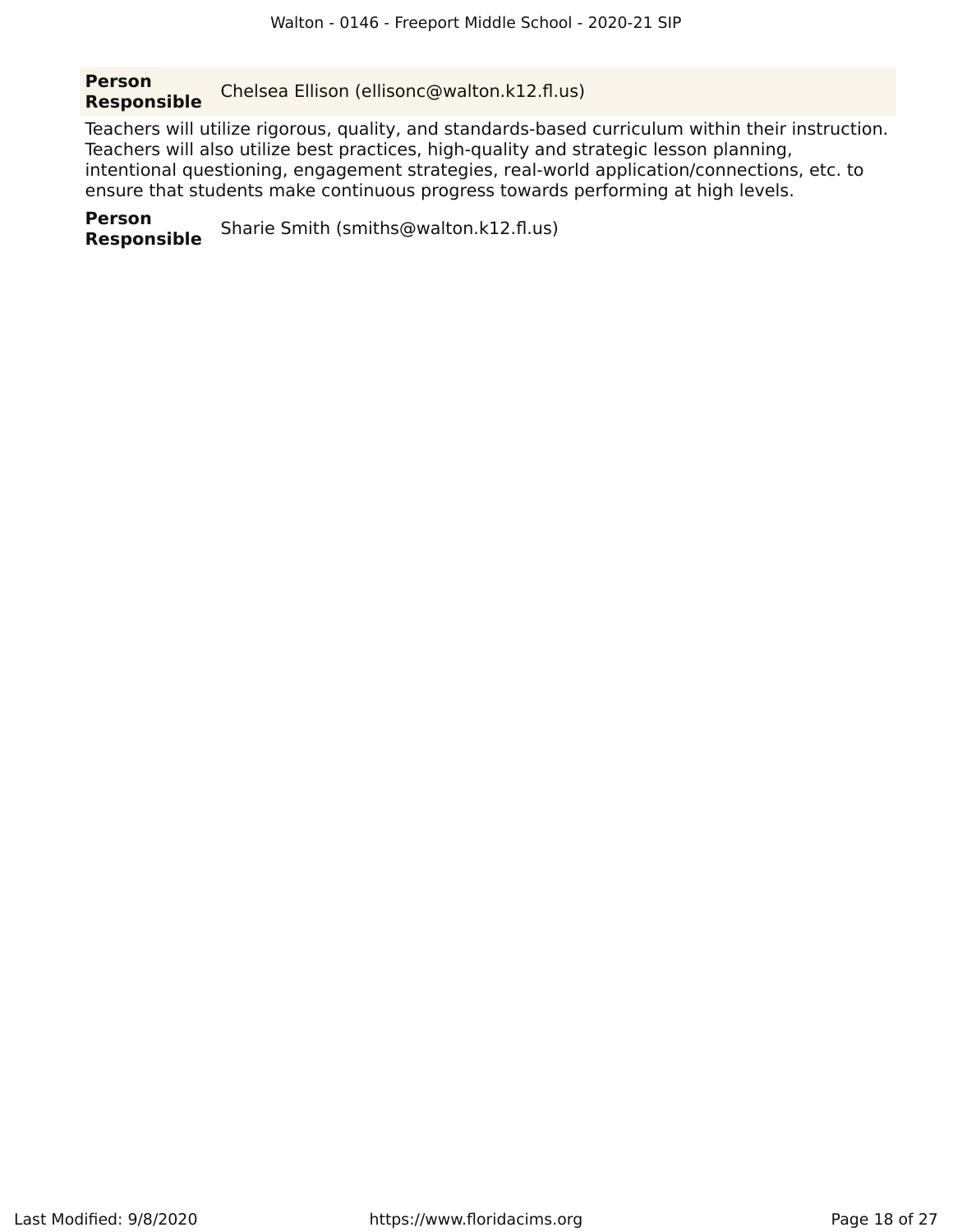| #3. Instructional Practice specifically relating to Science                      |                                                                                                                                                                                                                                                                                                                                                                                                                                                                    |  |
|----------------------------------------------------------------------------------|--------------------------------------------------------------------------------------------------------------------------------------------------------------------------------------------------------------------------------------------------------------------------------------------------------------------------------------------------------------------------------------------------------------------------------------------------------------------|--|
| <b>Area of</b><br><b>Focus</b><br><b>Description</b><br>and<br><b>Rationale:</b> | Freeport Middle School's average proficiency on the 2019 Science FCAT<br>Assessments was 55% (5th grade- 56, 8th grade- 51).                                                                                                                                                                                                                                                                                                                                       |  |
| <b>Measureable</b><br><b>Outcome:</b>                                            | On the 2021 FCAT Science assessment, the school's Science proficiency<br>average will increase to 67.<br>Progression Goals: (Progress Monitoring Assessments)<br>Middle (January): Increase by 6 component points (61)<br>End (May): Increase by 12 component points (67)                                                                                                                                                                                          |  |
| <b>Person</b><br>responsible<br>for<br>monitoring<br>outcome:                    | John T. Olson (john.olson@walton.k12.fl.us)                                                                                                                                                                                                                                                                                                                                                                                                                        |  |
| <b>Evidence-</b><br>based<br><b>Strategy:</b>                                    | Quality instruction will be implemented through district-approved methods<br>including, but not limited to AVID/WICOR higher-order strategies, best<br>practices, high-quality and strategic lesson planning, etc. Teachers will utilize<br>STEM activities, labs, and other hands-on learning activities. Vertical and<br>cross-curricular collaboration will occur to also implement writing within the<br>curriculum while enhancing Science content knowledge. |  |
| <b>Rationale</b><br>for<br><b>Evidence-</b><br>based<br><b>Strategy:</b>         | This is an area of focus because our overall proficiency rate decreased from<br>61% overall in 2018.<br>Astron Channels Incubenced the                                                                                                                                                                                                                                                                                                                             |  |

**Action Steps to Implement**

Quality instruction will be implemented through district-approved methods including, but not limited to AVID/WICOR higher-order strategies, best practices, high-quality and strategic lesson planning, etc.

**Person Responsible** John T. Olson (john.olson@walton.k12.fl.us)

Teachers will utilize STEM activities, labs, and other hands-on learning activities to enhance content understanding. These activities will also help support student engagement and relation to real-world activities.

**Person Responsible** [no one identified]

Vertical and cross-curricular collaboration will occur with Science department meetings and grade level meetings. These sessions will also support writing across the curriculum.

**Person Responsible** John T. Olson (john.olson@walton.k12.fl.us)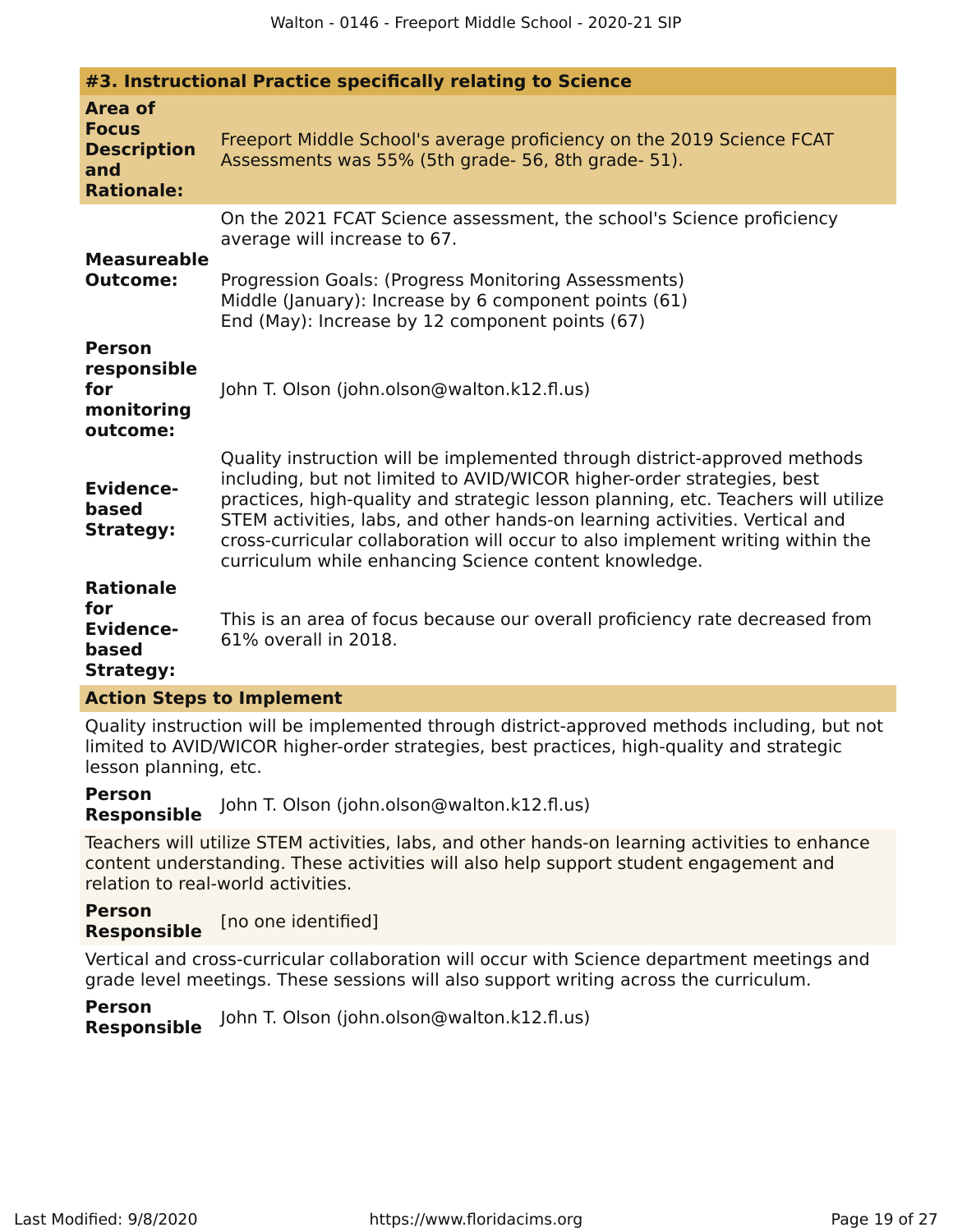| #4. Instructional Practice specifically relating to Social Studies               |                                                                                                                                                                                                                                                                                                              |  |
|----------------------------------------------------------------------------------|--------------------------------------------------------------------------------------------------------------------------------------------------------------------------------------------------------------------------------------------------------------------------------------------------------------|--|
| <b>Area of</b><br><b>Focus</b><br><b>Description</b><br>and<br><b>Rationale:</b> | Freeport Middle School's proficiency on the 2019 Civics End of Course (EOC)<br>exam was 81%.                                                                                                                                                                                                                 |  |
| <b>Measureable</b><br><b>Outcome:</b>                                            | On the 2020 Civics End of Course exam, the school's proficiency average will<br>increase to 85% proficiency.<br>Progression Goals: (Progress Monitoring Assessments)<br>Middle (January): Increase by half of our difference between our beginning of<br>the year assessment and 85% (+50% of overall goal). |  |
| <b>Person</b><br>responsible<br>for<br>monitoring<br>outcome:                    | John T. Olson (john.olson@walton.k12.fl.us)                                                                                                                                                                                                                                                                  |  |
| <b>Evidence-</b><br>based<br><b>Strategy:</b>                                    | Social Studies teachers will implement AVID strategies within Social Studies<br>classrooms monthly to engage students through WICOR strategies, best<br>practices, and PLC-based learning. Social Studies will also participate in<br>vertical alignment and cross-curricular writing.                       |  |
| <b>Rationale</b><br>for<br><b>Evidence-</b><br>based<br><b>Strategy:</b>         | This is a focus area because our overall proficiency rate was only 81%.                                                                                                                                                                                                                                      |  |
| <b>Action Steps to Implement</b>                                                 |                                                                                                                                                                                                                                                                                                              |  |
|                                                                                  |                                                                                                                                                                                                                                                                                                              |  |

**No action steps were entered for this area of focus**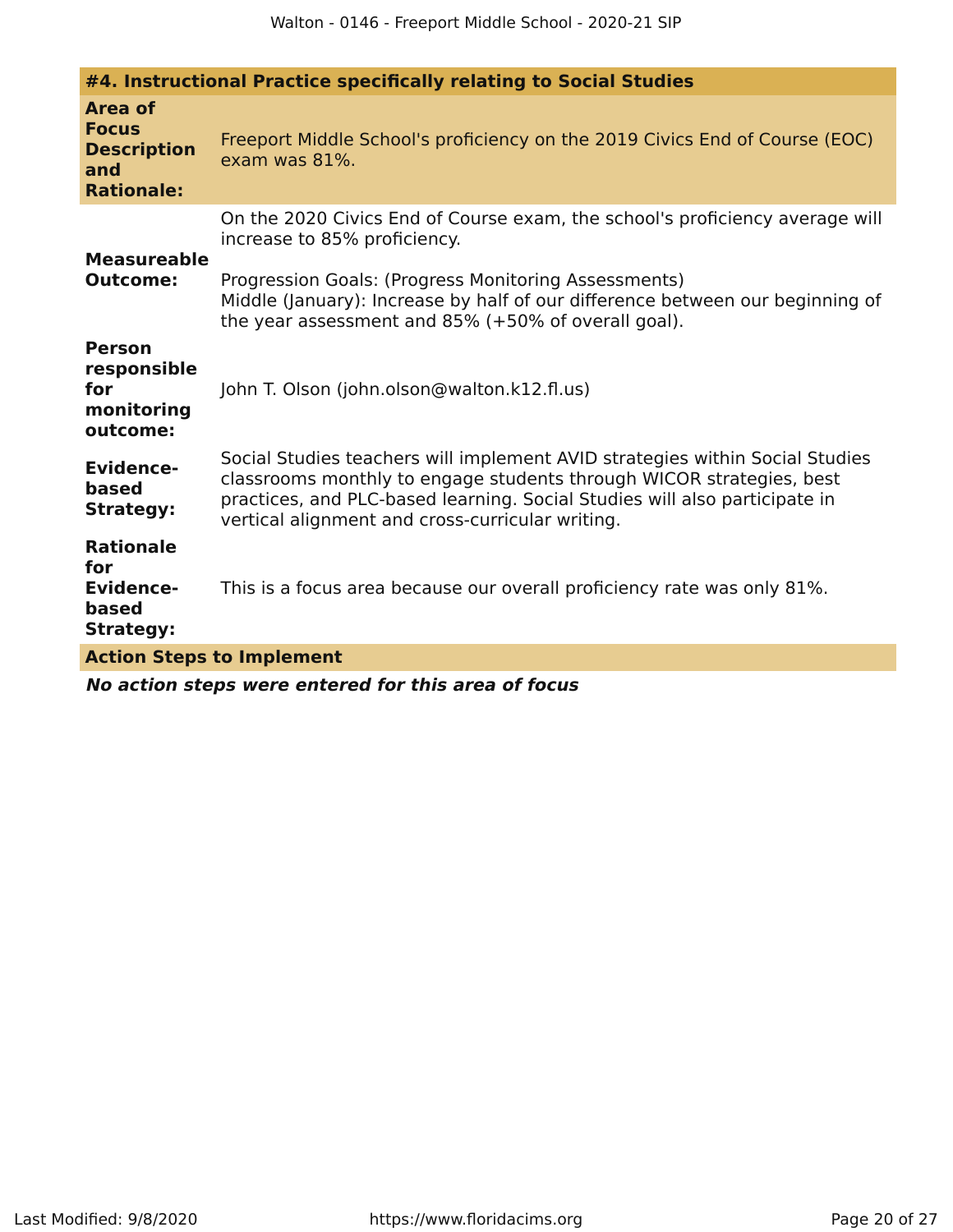|                                                                          | #5. Culture & Environment specifically relating to Discipline                                                                                                                                                                                                                                                 |
|--------------------------------------------------------------------------|---------------------------------------------------------------------------------------------------------------------------------------------------------------------------------------------------------------------------------------------------------------------------------------------------------------|
| <b>Area of</b><br><b>Focus</b><br><b>Description</b><br>and              | For the 2018-2019 school year, FMS had 132 cases of Out of School<br>Suspension (OSS) and 13% of the student population had one or more case<br>of OSS.                                                                                                                                                       |
| <b>Rationale:</b>                                                        | For the 2019-2020 school year, FMS had 133 cases of OSS and 11.52% of the<br>student population had one or more case of OSS.                                                                                                                                                                                  |
|                                                                          | For the 2020-2021 school year, FMS will have 10% fewer cases of OSS (goal<br>is 19+/-) and 10% or less will have had one or more case of OSS.                                                                                                                                                                 |
| <b>Measureable</b><br><b>Outcome:</b>                                    | Progression Goals: (Focus Referral Data)<br>Mid-Year (January): FMS students will have 50% fewer cases of ISS (60) and<br>5% or less will have had one or more case of OSS.                                                                                                                                   |
| <b>Person</b><br>responsible<br>for<br>monitoring<br>outcome:            | Sharie Smith (smiths@walton.k12.fl.us)                                                                                                                                                                                                                                                                        |
|                                                                          | All students will receive weekly social skills training through the Second Step<br>program with their assigned learning community.                                                                                                                                                                            |
| <b>Evidence-</b><br>based                                                | Students with two or more referrals within a nine weeks will be assigned to<br>BITES and/or mentoring until they can go four consecutive weeks without<br>receiving additional referrals.                                                                                                                     |
| <b>Strategy:</b>                                                         | Students who receive three referrals within a semester will be placed on a<br>behavior contract. A team meeting will be held and individualized strategies<br>for improvement will be determined by the team. Students who violate their<br>behavior contract will be recommended for alternate placement.    |
| <b>Rationale</b><br>for<br><b>Evidence-</b><br>based<br><b>Strategy:</b> | Students who receive OSS are unable to participate in classroom instruction.<br>Missing classroom instruction and learning opportunities reduces academic<br>success. Targeting and preventing student behavior prior to OSS occurs will<br>assist in increasing student achievement data and learning gains. |
| <b>Action Steps to Implement</b>                                         |                                                                                                                                                                                                                                                                                                               |

Expectations for students will be provided in their student handbooks. Student expectations will also be discussed quarterly through grade level meetings with administration.

**Person Responsible** Sharie Smith (smiths@walton.k12.fl.us)

Staff members will document student behavior beyond standard classroom management on a shared tracking form. Staff members will make parent contact on the designated steps and will keep administration aware of any safety concerns.

**Person Responsible** Sharie Smith (smiths@walton.k12.fl.us)

Student behavior data will be monitored to determine if additional supports through MTSS are needed and/or outside resources.

**Person Responsible** Chelsea Ellison (ellisonc@walton.k12.fl.us)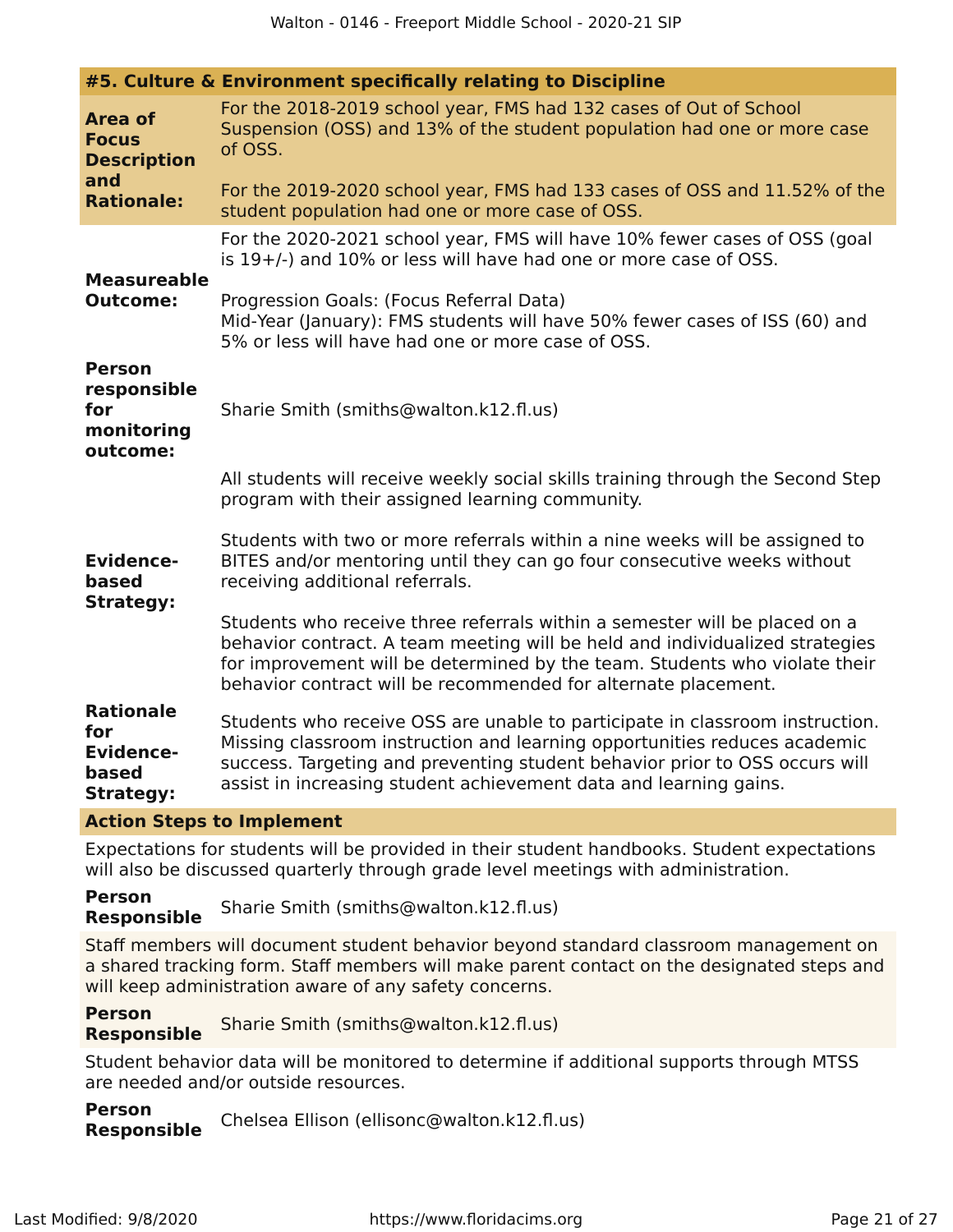|                                                                                  | #6. Culture & Environment specifically relating to Parent Involvement                                                                                                                                                                                                                                                                                                                                                       |
|----------------------------------------------------------------------------------|-----------------------------------------------------------------------------------------------------------------------------------------------------------------------------------------------------------------------------------------------------------------------------------------------------------------------------------------------------------------------------------------------------------------------------|
| <b>Area of</b><br><b>Focus</b><br><b>Description</b><br>and<br><b>Rationale:</b> | On the 2019-2020 Parent Climate Survey, Freeport Middle School (FMS)<br>received an average score of 3.52 on the question "All of my child's teachers<br>meet his/her learning needs by individualizing instruction". FMS also received<br>an average score of 3.52 (3.39 for $18-19$ , 3.2 for $17-18$ ) on the question "My<br>child's teachers keep me informed regularly of how my child is being<br>graded".           |
| <b>Measureable</b><br><b>Outcome:</b>                                            | On the 2020-2021 Parent Climate Survey, Freeport Middle School will score<br>an average of 3.71 on the question "All of my child's teachers meet his/her<br>learning needs by individualizing instruction" and 3.71 on the question "My<br>child's teachers keep me informed regularly of how my child is being<br>graded".                                                                                                 |
| <b>Person</b><br>responsible<br>for<br>monitoring<br>outcome:                    | Chelsea Ellison (ellisonc@walton.k12.fl.us)                                                                                                                                                                                                                                                                                                                                                                                 |
|                                                                                  | Freeport Middle School will utilize the MTSS process and monthly data chat<br>meetings to ensure that teachers are meeting student individual learning<br>needs.                                                                                                                                                                                                                                                            |
| <b>Evidence-</b><br>based<br><b>Strategy:</b>                                    | 80% of core instructional teachers will utilize a digital platform (Remind,<br>Focus, or other similar program) to communicate with parents on a regular<br>basis with fidelity.                                                                                                                                                                                                                                            |
|                                                                                  | Teachers will receive training in Remind and Focus during pre-planning week<br>for optimal implementation for the 2020-2021 school year.                                                                                                                                                                                                                                                                                    |
| <b>Rationale</b><br>for<br><b>Evidence-</b><br>based<br><b>Strategy:</b>         | According to Cole (2017), students with involved parents perform better in<br>school,<br>while students with uninvolved parents have tendency to struggle. Thus,<br>parental<br>involvement continues to be a significant factor that influences academic<br>achievement<br>and educational development. The lack of involvement negatively impacts<br>student<br>academic achievement inside and outside of the classroom. |
|                                                                                  | Source: "The Impact of Parental Involvement on Academic Achievement" by<br>Sylvia Cole (2017). https://search.proquest.com/docview/1931045774                                                                                                                                                                                                                                                                               |

#### **Action Steps to Implement**

Freeport Middle School will utilize the MTSS process and monthly data chat meetings to ensure that teachers are meeting student individual learning needs.

**Person Responsible** Chelsea Ellison (ellisonc@walton.k12.fl.us)

80% of core instructional teachers will utilize a digital platform (Remind, Focus, or other similar program) to communicate with parents on a regular basis with fidelity.

**Person Responsible** John T. Olson (john.olson@walton.k12.fl.us)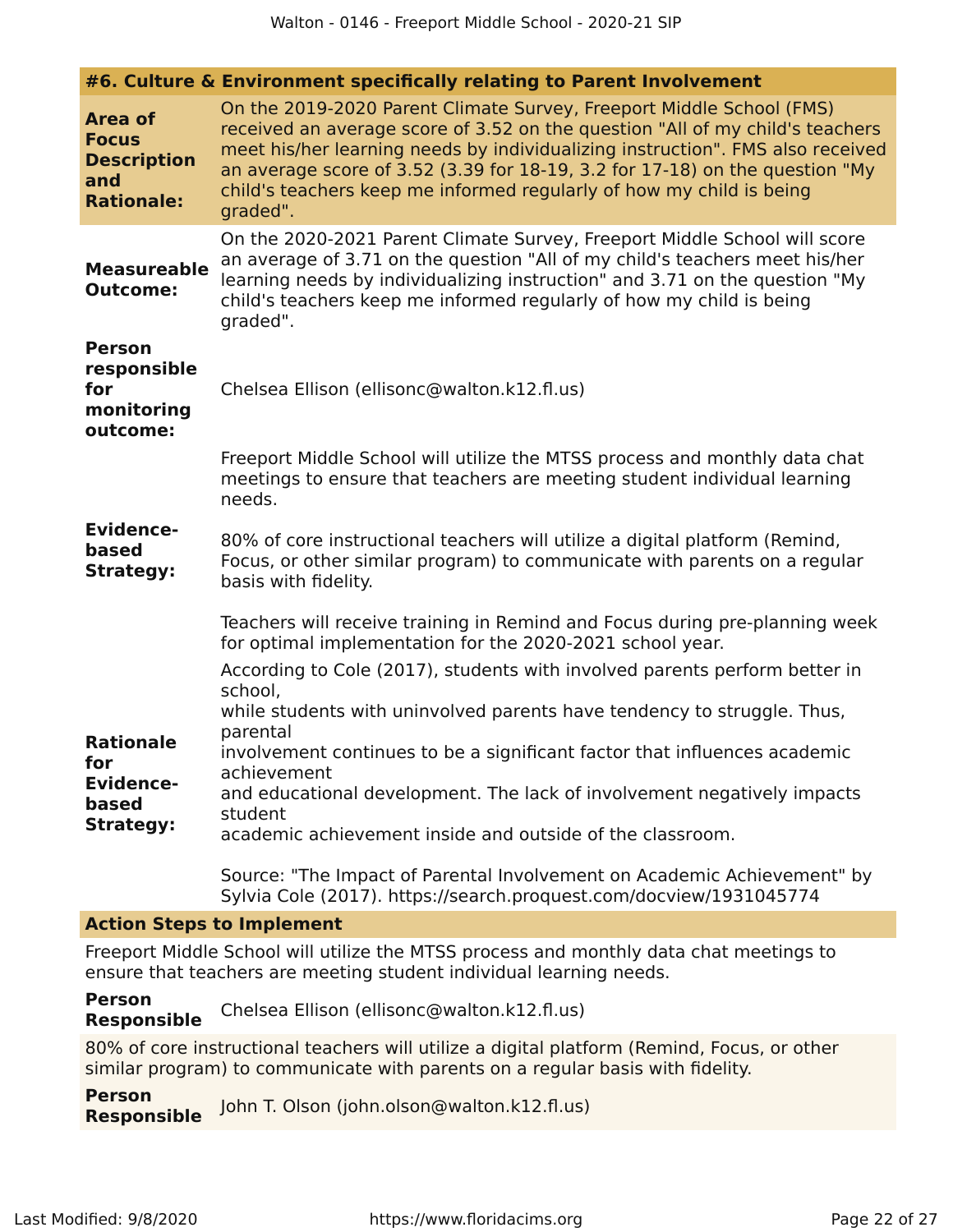Teachers will receive training in Remind and Focus during pre-planning week for optimal implementation for the 2020-2021 school year.

| <b>Person</b>      | Chelsea Ellison (ellisonc@walton.k12.fl.us) |
|--------------------|---------------------------------------------|
| <b>Responsible</b> |                                             |

|                                                                                  | #7. Culture & Environment specifically relating to Student Attendance                                                                                                                                                                                                                                                                                                                                                                                                                                                                                                                                                                                                                                                                                                                                          |
|----------------------------------------------------------------------------------|----------------------------------------------------------------------------------------------------------------------------------------------------------------------------------------------------------------------------------------------------------------------------------------------------------------------------------------------------------------------------------------------------------------------------------------------------------------------------------------------------------------------------------------------------------------------------------------------------------------------------------------------------------------------------------------------------------------------------------------------------------------------------------------------------------------|
| <b>Area of</b><br><b>Focus</b><br><b>Description</b><br>and<br><b>Rationale:</b> | During the 2020-2021 school year, Freeport Middle School documented 370<br>first period tardies. 9.97% of students received 10 or more tardies (65<br>students including inactive students).                                                                                                                                                                                                                                                                                                                                                                                                                                                                                                                                                                                                                   |
|                                                                                  | A US study titled Schoolwide Intervention to Reduce Chronic Tardiness at the<br>Middle and High School Levels*<br>found that "instructional time lost to widespread tardiness is likely to<br>significantly affect the capacity of the entire<br>student population in the classroom to meet rigorous academic standards".<br>This is because when a student<br>comes in tardy to class, it is a distraction to the other students and the<br>teacher. To put it in perspective for the individual student, if a student is five<br>minutes late to a class three times a week, the student misses 135 minutes<br>of instruction per grading period. Over an entire school year, that equates to<br>missing 10 class periods.<br>*Ashli Tyre, Laura Feuerborn & Jennifer Pierce (2011) Schoolwide Intervention |
|                                                                                  | to Reduce Chronic Tardiness at the Middle and<br>High School Levels, Preventing School Failure: Alternative Education for<br>Children and Youth, 55:3, 132-139, DOI:<br>10.1080/10459880903472918                                                                                                                                                                                                                                                                                                                                                                                                                                                                                                                                                                                                              |
| <b>Measureable</b><br><b>Outcome:</b>                                            | By the end of the 2020-2021 school year, Freeport Middle School will have<br>10% fewer first period tardies. 6% of students will receive 10 or more first<br>period tardies.                                                                                                                                                                                                                                                                                                                                                                                                                                                                                                                                                                                                                                   |
|                                                                                  | Progression Goals: (Focus Data)<br>Mid-Year (January): FMS will have 5% fewer first period tardies and 3% of<br>students will receive 10 or more first period tardies.                                                                                                                                                                                                                                                                                                                                                                                                                                                                                                                                                                                                                                         |
| <b>Person</b><br>responsible<br>for<br>monitoring<br>outcome:                    | Chelsea Ellison (ellisonc@walton.k12.fl.us)                                                                                                                                                                                                                                                                                                                                                                                                                                                                                                                                                                                                                                                                                                                                                                    |
| <b>Evidence-</b><br>based<br><b>Strategy:</b>                                    | FMS will implement a 1st period tardy policy to reduce the number of student<br>tardies. Students and parents will receive a copy of the policy in the student<br>handbook at the beginning of the year.                                                                                                                                                                                                                                                                                                                                                                                                                                                                                                                                                                                                       |
| <b>Rationale</b><br>for<br><b>Evidence-</b><br>based<br><b>Strategy:</b>         |                                                                                                                                                                                                                                                                                                                                                                                                                                                                                                                                                                                                                                                                                                                                                                                                                |
| <b>Action Steps to Implement</b>                                                 |                                                                                                                                                                                                                                                                                                                                                                                                                                                                                                                                                                                                                                                                                                                                                                                                                |
|                                                                                  |                                                                                                                                                                                                                                                                                                                                                                                                                                                                                                                                                                                                                                                                                                                                                                                                                |

**No action steps were entered for this area of focus**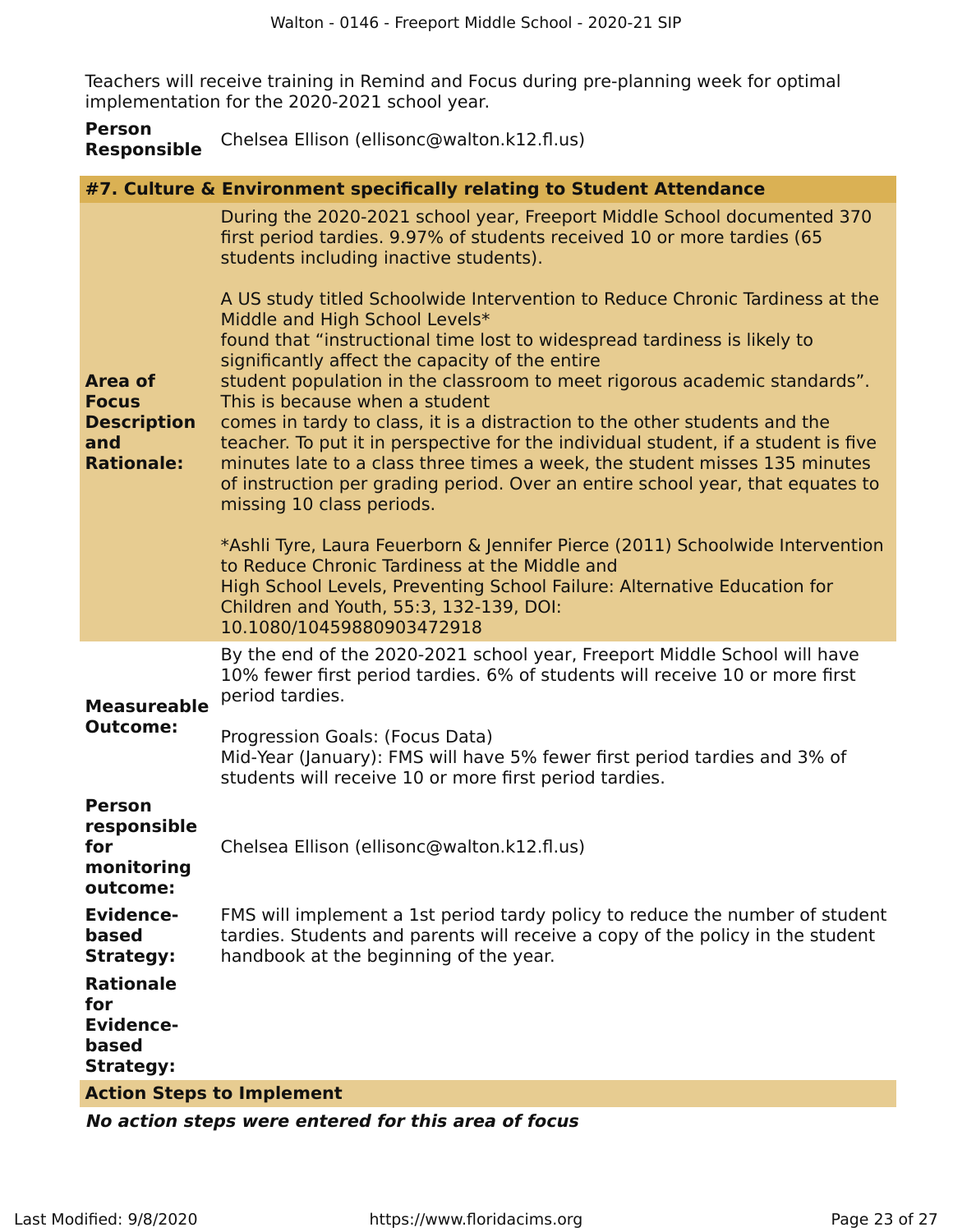#### **#8. Other specifically relating to AVID**

| <b>Area of</b><br><b>Focus</b><br><b>Description</b><br>and<br><b>Rationale:</b> | Freeport Middle School utilizes the AVID program to support student in<br>rigorous content instruction and college/career readiness. AVID plays a vital<br>role in preparing students for the rigorous instruction derived from the Florida<br>Standards and expectations of the FSA and EOC assessments. During the<br>2019-2020 school year, FMS maintained the current AVID Implementation<br>Expectations CCI level of "Emerging Schoolwide" while increasing twelve<br>criteria/indicators. FMS continues to toward our three year goal of becoming<br>an AVID school of Distinction by attaining an overall level of Sustaining AVID<br>Schoolwide and meeting the Site of Distinction Metrics. The focus for our CCI<br>criteria this year will be in AVID Schoolwide Culture. |  |  |  |
|----------------------------------------------------------------------------------|---------------------------------------------------------------------------------------------------------------------------------------------------------------------------------------------------------------------------------------------------------------------------------------------------------------------------------------------------------------------------------------------------------------------------------------------------------------------------------------------------------------------------------------------------------------------------------------------------------------------------------------------------------------------------------------------------------------------------------------------------------------------------------------|--|--|--|
| <b>Measureable</b><br><b>Outcome:</b>                                            | FMS seeks to increase their overall ranking on becoming an AVID school. FMS<br>will increase in at least six indicators/criteria in the Coaching and Certification<br>Instrument by the submission of the 2020-2021 CCI in April 2021.                                                                                                                                                                                                                                                                                                                                                                                                                                                                                                                                                |  |  |  |
| <b>Person</b><br>responsible<br>for<br>monitoring<br>outcome:                    | John T. Olson (john.olson@walton.k12.fl.us)                                                                                                                                                                                                                                                                                                                                                                                                                                                                                                                                                                                                                                                                                                                                           |  |  |  |
| <b>Evidence-</b><br>based<br><b>Strategy:</b>                                    | 1. Domain I. AVID Schoolwide Instruction: All AVID strategies are evidence<br>based, and thoroughly researched. AVID Strategies utilized in SIP Goals 1, 2,<br>3 and 4.<br>• WICOR Strategies (Writing, Inquiry, Collaboration, Organization, Reading)<br>CCI Domain 1: Instruction 1.1. 1 - 1.1.5<br>· Data Analysis, Chats, SMART Goals, CCI: I.1.11<br>• Focused Note-Taking, CCI: I.1.3<br>. Digital Collaboration with TEAMS, CCI: I.1.6 - I.1.9, 1.1.12<br>2. Domain IV. AVID Schoolwide Culture: College and Career Readiness. Using<br>District and AVID resources to prepare students for college and career                                                                                                                                                                 |  |  |  |
| <b>Rationale</b><br>for<br><b>Evidence-</b><br>based<br><b>Strategy:</b>         | readiness.<br>Freeport Middle School is focusing on these specific strategies to assist in<br>becoming an AVID School of Distinction. Evidence from our CCI criteria is<br>guiding our instructional practices.                                                                                                                                                                                                                                                                                                                                                                                                                                                                                                                                                                       |  |  |  |

#### **Action Steps to Implement**

Continue AVID School-wide instruction with WICOR strategies. (focused note-taking, goal setting, organizational tools, high rigor in content, inquiry based instruction). Used in Goal 1, 2, 3, and 4.

• WICOR Strategies (Writing, Inquiry, Collaboration, Organization, Reading) CCI Domain 1: Instruction 1.1. 1 – 1.1.5

- Data Analysis, Chats, SMART Goals, CCI: I.1.11
- Focused Note-Taking, CCI: I.1.3
- Digital Collaboration with TEAMS, CCI: I.1.6 I.1.9, 1.1.12

## **Person Responsible** John T. Olson (john.olson@walton.k12.fl.us)

. FMS students will explore careers through My Career Shines. Mrs. Ellison will assist FMS students with establishing an account on mycareershines.org, a resource provided by the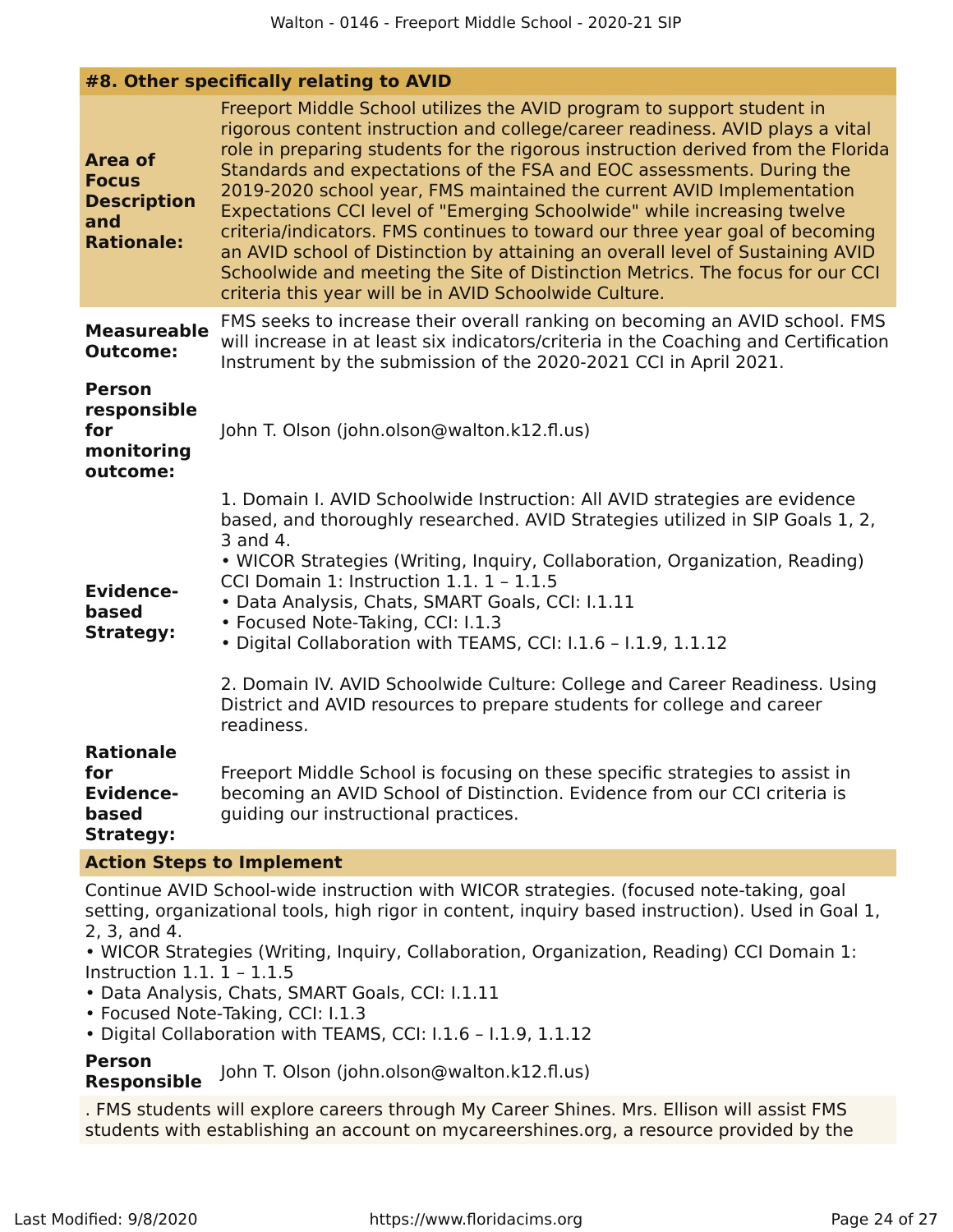State and District to help students prepare and monitor college and career readiness. CCI: IV.2.3 – IV.2.5

- My Career Shines per grade level
- Virtual College Tours through AVID site during BARKS Class
- AVID College Tours
- 8th Grade to ECTC

#### **Person**

**Responsible** Chelsea Ellison (ellisonc@walton.k12.fl.us)

#### **Additional Schoolwide Improvement Priorities**

After choosing your Area(s) of Focus, explain how you will address the remaining schoolwide improvement priorities.

**n/a**

### **Part IV: Positive Culture & Environment**

<span id="page-24-0"></span>A positive school culture and environment reflects: a supportive and fulfilling environment, learning conditions that meet the needs of all students, people who are sure of their roles and relationships in student learning, and a culture that values trust, respect and high expectations. Consulting with various stakeholder groups to employ school improvement strategies that impact the positive school culture and environment are critical. Stakeholder groups more proximal to the school include teachers, students, and families of students, volunteers, and school board members. Broad stakeholder groups include early childhood providers, community colleges and universities, social services, and business partners.

Stakeholders play a key role in school performance and addressing equity. Consulting various stakeholder groups is critical in formulating a statement of vision, mission, values, goals, and employing school improvement strategies.

Describe how the school addresses building a positive school culture and environment ensuring all stakeholders are involved.

Freeport Middle School will be implementing multiple strategies to create and sustain a positive school culture including, but not limited to:

-Monthly PLC meetings for all staff.

-Monthly check-in meetings for all newcomer staff members.

-Monthly department planning meetings.

-Monthly School Improvement Team meetings (open to the public).

-Quarterly School Advisory Council meetings.

-For the first semester (at a minimum), most meetings will be held virtually to increase participation.

-Seek community sponsors for classroom projects and staff appreciation activities.

-Community participation in real-world situation learning experiences.

-Virtual resource and information sessions.

-Utilize the use of Remind, Google Voice, websites, or other programs to increase stakeholder communication.

#### **Parent Family and Engagement Plan (PFEP) Link**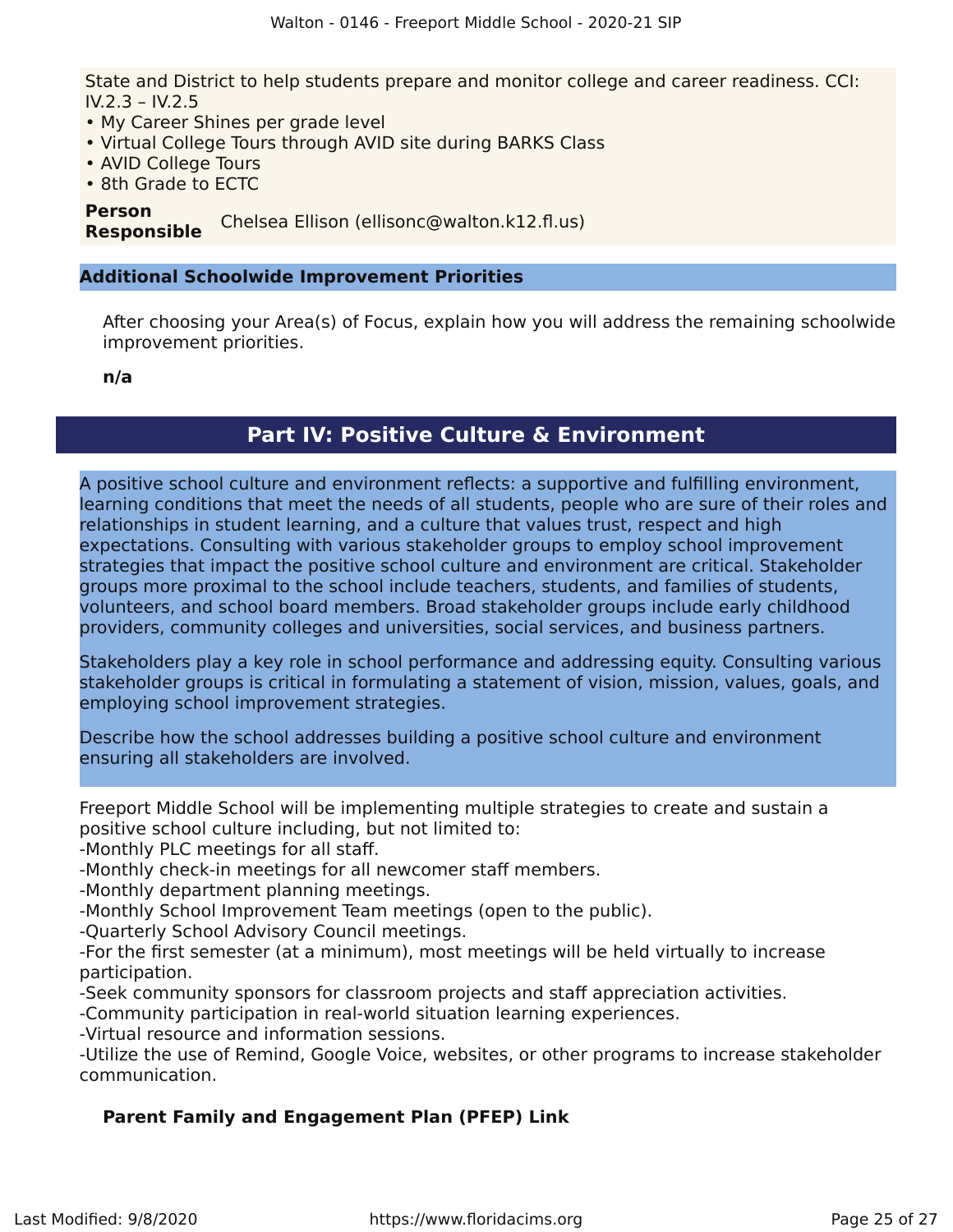The school completes a Parental Involvement Plan (PFEP), which is available at the school site.

<span id="page-25-0"></span>

| <b>Part V: Budget</b>                                                                                                                                                                 |                                                                                                          |                                                                           |                                                               |                   |            |          |  |  |  |
|---------------------------------------------------------------------------------------------------------------------------------------------------------------------------------------|----------------------------------------------------------------------------------------------------------|---------------------------------------------------------------------------|---------------------------------------------------------------|-------------------|------------|----------|--|--|--|
| 1                                                                                                                                                                                     | III.A.                                                                                                   | <b>Areas of Focus: Instructional Practice: ELA</b>                        | \$750.00                                                      |                   |            |          |  |  |  |
|                                                                                                                                                                                       | Function                                                                                                 | Object                                                                    | <b>Budget Focus</b>                                           | Funding<br>Source | <b>FTE</b> | 2020-21  |  |  |  |
|                                                                                                                                                                                       |                                                                                                          |                                                                           | 0146 - Freeport Middle<br>School                              |                   |            | \$450.00 |  |  |  |
|                                                                                                                                                                                       | Notes: Supplemental materials for Tier 1 instructional practices and progress<br>monitoring.             |                                                                           |                                                               |                   |            |          |  |  |  |
|                                                                                                                                                                                       |                                                                                                          |                                                                           | 0146 - Freeport Middle<br>School                              |                   |            | \$300.00 |  |  |  |
| Notes: Payment for 4 substitute teachers to allow one teacher from each grade<br>level to join as a team to grade pre-FSA writing assignments of students.<br>(Budgeted \$75.00 each) |                                                                                                          |                                                                           |                                                               |                   |            |          |  |  |  |
| $\overline{2}$                                                                                                                                                                        | III.A.                                                                                                   | <b>Areas of Focus: Instructional Practice: Math</b>                       |                                                               |                   |            | \$750.00 |  |  |  |
|                                                                                                                                                                                       | Function                                                                                                 | Object                                                                    | <b>Budget Focus</b>                                           | Funding<br>Source | <b>FTE</b> | 2020-21  |  |  |  |
|                                                                                                                                                                                       |                                                                                                          |                                                                           | 0146 - Freeport Middle<br>School                              |                   |            | \$500.00 |  |  |  |
|                                                                                                                                                                                       | Notes: Supplemental materials for Tier 1 instructional practices.                                        |                                                                           |                                                               |                   |            |          |  |  |  |
|                                                                                                                                                                                       |                                                                                                          |                                                                           | 0146 - Freeport Middle<br>School                              |                   |            | \$250.00 |  |  |  |
|                                                                                                                                                                                       | Notes: Supplemental materials for Tier 2 and Tier 3 interventions.                                       |                                                                           |                                                               |                   |            |          |  |  |  |
| $\overline{\mathbf{3}}$                                                                                                                                                               | III.A.                                                                                                   | <b>Areas of Focus: Instructional Practice: Science</b>                    |                                                               | \$250.00          |            |          |  |  |  |
|                                                                                                                                                                                       | Function                                                                                                 | Object                                                                    | <b>Budget Focus</b>                                           | Funding<br>Source | <b>FTE</b> | 2020-21  |  |  |  |
|                                                                                                                                                                                       |                                                                                                          |                                                                           | 0146 - Freeport Middle<br>School                              |                   |            | \$250.00 |  |  |  |
|                                                                                                                                                                                       |                                                                                                          | Notes: Supplemental materials for hands-on activities.                    |                                                               |                   |            |          |  |  |  |
| $\overline{\mathbf{4}}$                                                                                                                                                               | III.A.                                                                                                   |                                                                           | <b>Areas of Focus: Instructional Practice: Social Studies</b> |                   |            | \$150.00 |  |  |  |
|                                                                                                                                                                                       | Function                                                                                                 | Object                                                                    | <b>Budget Focus</b>                                           | Funding<br>Source | <b>FTE</b> | 2020-21  |  |  |  |
|                                                                                                                                                                                       |                                                                                                          |                                                                           | 0146 - Freeport Middle<br>School                              |                   |            | \$150.00 |  |  |  |
|                                                                                                                                                                                       |                                                                                                          | Notes: Supplemental materials to enhance and maximize Civics instruction. |                                                               |                   |            |          |  |  |  |
| 5                                                                                                                                                                                     | III.A.                                                                                                   |                                                                           | Areas of Focus: Culture & Environment: Discipline             |                   |            | \$200.00 |  |  |  |
|                                                                                                                                                                                       | Function                                                                                                 | Object                                                                    | <b>Budget Focus</b>                                           | Funding<br>Source | <b>FTE</b> | 2020-21  |  |  |  |
|                                                                                                                                                                                       |                                                                                                          |                                                                           | 0146 - Freeport Middle<br>School                              |                   |            | \$200.00 |  |  |  |
|                                                                                                                                                                                       | Notes: Supplemental materials to enhance Tier 1, Tier 2, and Tier 3 instruction<br>relating to behavior. |                                                                           |                                                               |                   |            |          |  |  |  |